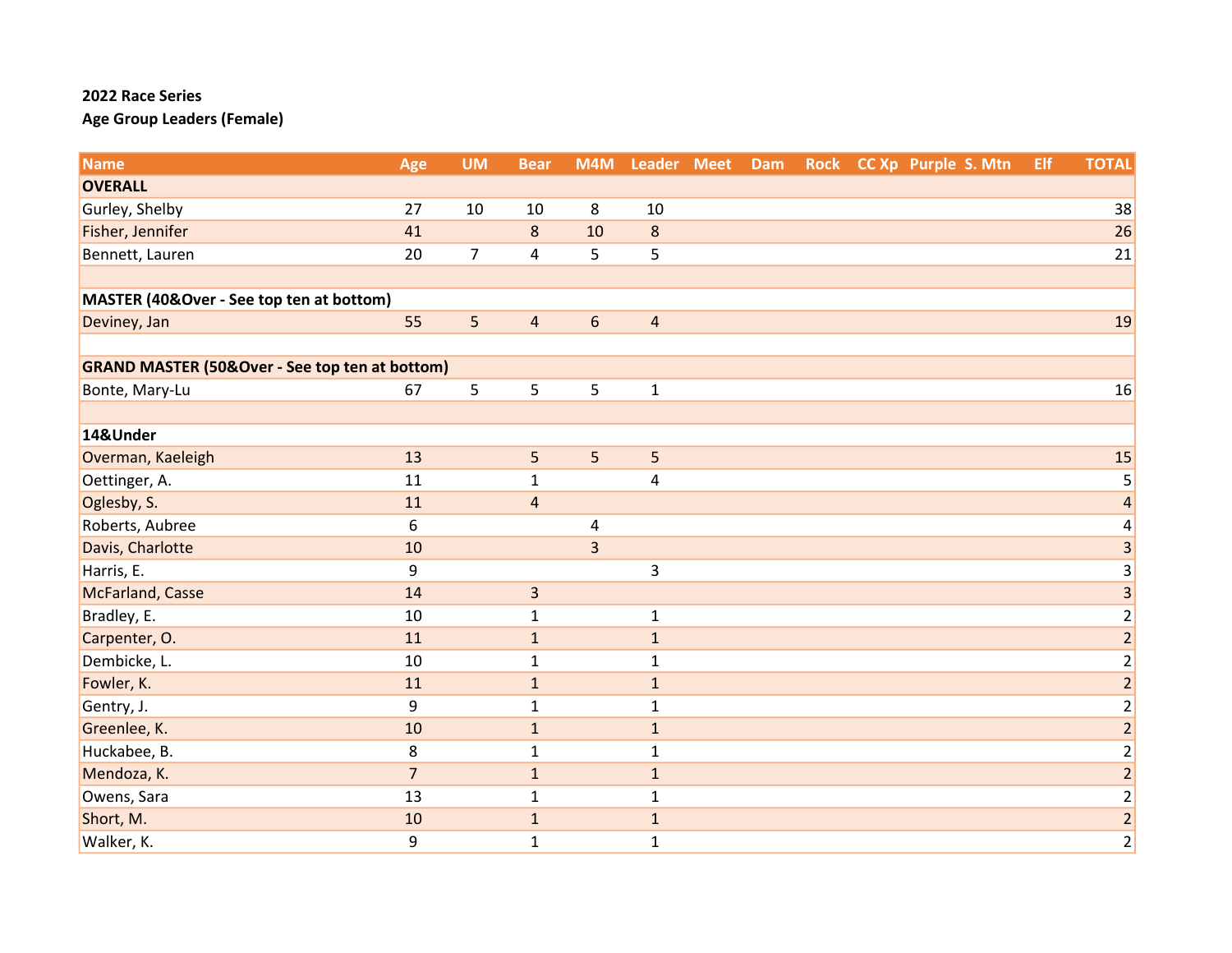| <b>Name</b>          | Age            | <b>UM</b> | <b>Bear</b>  | M4M | Leader Meet Dam |  |  | Rock CC Xp Purple S. Mtn | Elf | <b>TOTAL</b>   |
|----------------------|----------------|-----------|--------------|-----|-----------------|--|--|--------------------------|-----|----------------|
| Wilkie, S.           | $\overline{9}$ |           | $\mathbf{1}$ |     | $\mathbf{1}$    |  |  |                          |     | $\overline{2}$ |
| Arwood, S.           | 11             |           |              |     | $\mathbf 1$     |  |  |                          |     | 1              |
| Bailey, C.           | 11             |           | $\mathbf 1$  |     |                 |  |  |                          |     | $\mathbf{1}$   |
| Bailey, K.           | 12             |           | $\mathbf{1}$ |     |                 |  |  |                          |     | 1              |
| <b>Bailey, Kelly</b> | 14             |           | $\mathbf{1}$ |     |                 |  |  |                          |     | 1              |
| Banfield, A.         | 10             |           |              |     | $\mathbf{1}$    |  |  |                          |     | $\mathbf 1$    |
| Banfield, L.         | $\bf 8$        |           |              |     | $\mathbf{1}$    |  |  |                          |     | 1              |
| Banfield, O.         | 5              |           |              |     | $\mathbf{1}$    |  |  |                          |     | 1              |
| Battle, I.           | 9              |           |              |     | $\mathbf 1$     |  |  |                          |     | $\overline{1}$ |
| Booth, M.            | 11             |           | $\mathbf{1}$ |     |                 |  |  |                          |     | 1              |
| Bowen, E.            | 12             |           |              |     | $\mathbf{1}$    |  |  |                          |     | $\mathbf{1}$   |
| Bradley, A.          | 11             |           |              |     | $\mathbf{1}$    |  |  |                          |     | 1              |
| Bradley, T.          | 11             |           | $\mathbf 1$  |     |                 |  |  |                          |     | 1              |
| Brooks, M.           | 10             |           |              |     | $\mathbf{1}$    |  |  |                          |     |                |
| Bumgarner, A.        | $\overline{9}$ |           | $\mathbf{1}$ |     |                 |  |  |                          |     | 1              |
| Bumgarner, N.        | 9              |           | $\mathbf{1}$ |     |                 |  |  |                          |     | 1              |
| Bumgarner, S.        | $\overline{7}$ |           | $\mathbf{1}$ |     |                 |  |  |                          |     | $\mathbf{1}$   |
| Calvert, M.          | 9              |           |              |     | $\mathbf 1$     |  |  |                          |     | $\mathbf 1$    |
| Canipe, P.           | 10             |           |              |     | $\mathbf 1$     |  |  |                          |     | 1              |
| Carson, W.           | 11             |           |              |     | $\mathbf{1}$    |  |  |                          |     | 1              |
| Coleman, P.          | 11             |           |              |     | $\mathbf 1$     |  |  |                          |     | $\mathbf{1}$   |
| Combs, Z.            | 10             |           |              |     | $\mathbf{1}$    |  |  |                          |     | 1              |
| Conner, M.           | 8              |           |              |     | $\mathbf{1}$    |  |  |                          |     | $\mathbf{1}$   |
| Cox, A.              | 10             |           |              |     | $\mathbf{1}$    |  |  |                          |     | 1              |
| Davis, M.            | 10             |           | $\mathbf 1$  |     |                 |  |  |                          |     | $\mathbf{1}$   |
| Deese, C.            | 10             |           |              |     | $\mathbf 1$     |  |  |                          |     | 1              |
| Dixon, C.            | 11             |           | $\mathbf 1$  |     |                 |  |  |                          |     | $\mathbf{1}$   |
| Escalera, A.         | 8              |           |              |     | $\mathbf{1}$    |  |  |                          |     | 1              |
| Fajardo, S.          | 12             |           |              |     | $\mathbf 1$     |  |  |                          |     | $\mathbf{1}$   |
| Fincher, M.          | 11             |           |              |     | $\mathbf{1}$    |  |  |                          |     | $\mathbf 1$    |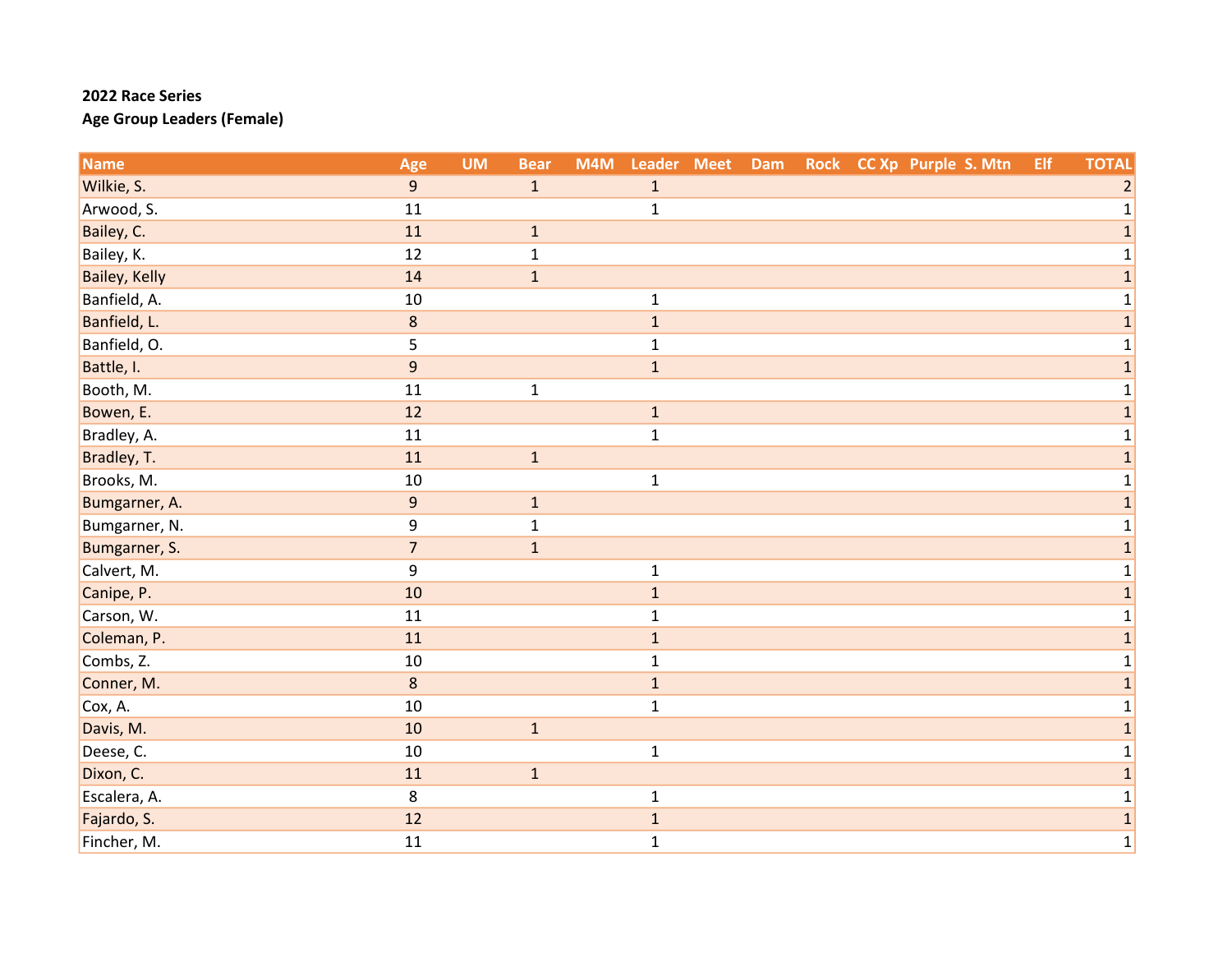| <b>Name</b>  | Age            | <b>UM</b> | <b>Bear</b>  | M4M | Leader Meet  | Dam |  | Rock CC Xp Purple S. Mtn | Elf | <b>TOTAL</b> |
|--------------|----------------|-----------|--------------|-----|--------------|-----|--|--------------------------|-----|--------------|
| Fowler, B.   | 9              |           |              |     | $1\,$        |     |  |                          |     | $\mathbf{1}$ |
| Fox, A.      | $10\,$         |           |              |     | $\mathbf 1$  |     |  |                          |     | 1            |
| Garland, Ava | 14             |           |              |     | $\mathbf{1}$ |     |  |                          |     | $\mathbf{1}$ |
| Gay, O.      | 8              |           | $\mathbf{1}$ |     |              |     |  |                          |     | 1            |
| Godfrey, R.  | 10             |           |              |     | $\mathbf{1}$ |     |  |                          |     | 1            |
| Gooch, L.    | 9              |           |              |     | $\mathbf 1$  |     |  |                          |     | $\mathbf 1$  |
| Gordon, S.   | $\bf 8$        |           | $\mathbf 1$  |     |              |     |  |                          |     | $\mathbf{1}$ |
| Greco, M.    | 11             |           |              |     | $\mathbf 1$  |     |  |                          |     | 1            |
| Green, L.    | $\overline{9}$ |           |              |     | $\mathbf 1$  |     |  |                          |     | $\mathbf{1}$ |
| Greene, B.   | 11             |           |              |     | $\mathbf{1}$ |     |  |                          |     | 1            |
| Greene, K.   | 10             |           |              |     | $\mathbf{1}$ |     |  |                          |     | $\mathbf{1}$ |
| Greene, S.   | 9              |           |              |     | $\mathbf 1$  |     |  |                          |     | 1            |
| Greenlee, J. | $\bf 8$        |           |              |     | $\mathbf{1}$ |     |  |                          |     | $\mathbf{1}$ |
| Gurley, S.   | 5              |           | $\mathbf 1$  |     |              |     |  |                          |     |              |
| Hampton, A.  | 11             |           |              |     | $\mathbf 1$  |     |  |                          |     | $\mathbf{1}$ |
| Hamrick, E.  | 10             |           | $\mathbf 1$  |     |              |     |  |                          |     | $\mathbf 1$  |
| Hardin, M.   | $\overline{7}$ |           |              |     | $\mathbf{1}$ |     |  |                          |     | $\mathbf{1}$ |
| Harmon, N.   | 11             |           | $\mathbf 1$  |     |              |     |  |                          |     | 1            |
| Harrill, C.  | $\bf 8$        |           |              |     | $\mathbf{1}$ |     |  |                          |     | $\mathbf{1}$ |
| Harrill, C.  | 10             |           | $\mathbf{1}$ |     |              |     |  |                          |     | $\mathbf{1}$ |
| Harris, B.   | $\overline{7}$ |           |              |     | $\mathbf 1$  |     |  |                          |     | $\mathbf{1}$ |
| Harris, B.   | 8              |           | $\mathbf 1$  |     |              |     |  |                          |     | 1            |
| Harris, B.   | 12             |           |              |     | $\mathbf{1}$ |     |  |                          |     | $\mathbf{1}$ |
| Hill, J.     | 8              |           |              |     | $\mathbf 1$  |     |  |                          |     | 1            |
| Hill, L.     | 11             |           |              |     | $\mathbf{1}$ |     |  |                          |     | $\mathbf{1}$ |
| Hinkle, H.   | 8              |           |              |     | $\mathbf 1$  |     |  |                          |     | 1            |
| Hinkle, S.   | 10             |           |              |     | $\mathbf{1}$ |     |  |                          |     | $\mathbf{1}$ |
| Hodge, L.    | 11             |           | $\mathbf 1$  |     |              |     |  |                          |     | $\mathbf{1}$ |
| Hudson, A.   | $\overline{9}$ |           | $\mathbf 1$  |     |              |     |  |                          |     | $\mathbf 1$  |
| Hudson, S.   | 11             |           | $\mathbf 1$  |     |              |     |  |                          |     | $\mathbf 1$  |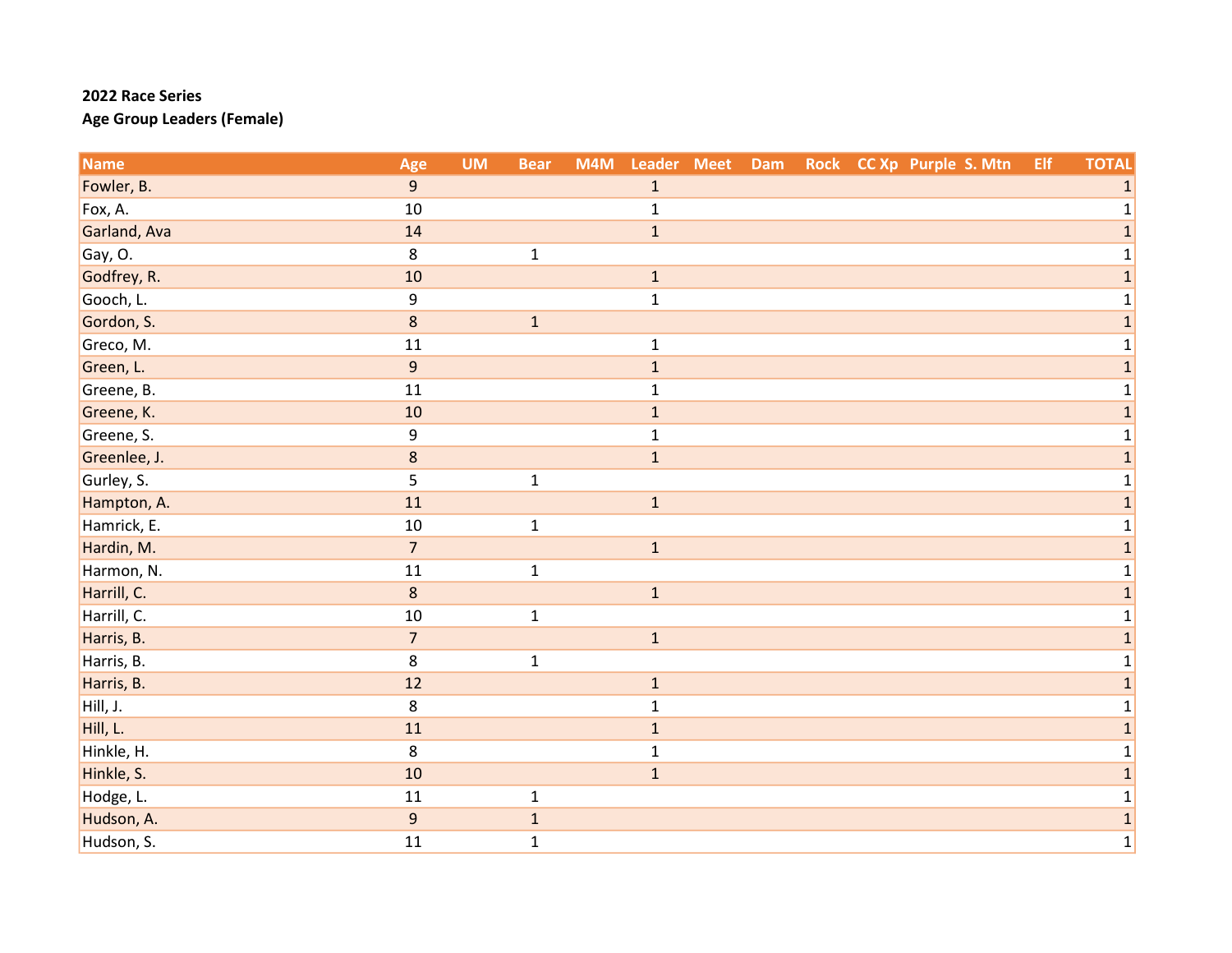| <b>Name</b>        | Age              | <b>UM</b> | <b>Bear</b>  | M4M | Leader Meet  | Dam |  | Rock CC Xp Purple S. Mtn | Elf | <b>TOTAL</b>   |
|--------------------|------------------|-----------|--------------|-----|--------------|-----|--|--------------------------|-----|----------------|
| Hutchins, J.       | 12               |           | $\mathbf{1}$ |     |              |     |  |                          |     | 1              |
| Jackson, C.        | 10               |           |              |     | $\mathbf 1$  |     |  |                          |     |                |
| Joiner, N.         | $\bf 8$          |           |              |     | $\mathbf{1}$ |     |  |                          |     | 1              |
| Jolley, M.         | 9                |           |              |     | $\mathbf{1}$ |     |  |                          |     |                |
| Jones, B.          | 10               |           |              |     | $\mathbf{1}$ |     |  |                          |     | 1              |
| Kennedy, A.        | 10               |           |              |     | $\mathbf{1}$ |     |  |                          |     | $\mathbf{1}$   |
| Lane, M.           | $\bf 8$          |           | $\mathbf{1}$ |     |              |     |  |                          |     | 1              |
| Ledford, N.        | 9                |           |              |     | $\mathbf 1$  |     |  |                          |     | 1              |
| Ledford, N.        | 10               |           | $\mathbf{1}$ |     |              |     |  |                          |     | $\mathbf{1}$   |
| Leverette, P.      | 10               |           |              |     | $\mathbf{1}$ |     |  |                          |     | 1              |
| Llama-Elias, B.    | 9                |           |              |     | $\mathbf{1}$ |     |  |                          |     | $\mathbf{1}$   |
| Loftin, R.         | 11               |           |              |     | $\mathbf 1$  |     |  |                          |     |                |
| Loper, H.          | 8                |           | $1\,$        |     |              |     |  |                          |     | 1              |
| Lovelace, S.       | 8                |           |              |     | $\mathbf 1$  |     |  |                          |     |                |
| Lowery, A.         | 12               |           |              |     | $\mathbf 1$  |     |  |                          |     | 1              |
| Lowery, K.         | 9                |           |              |     | $\mathbf 1$  |     |  |                          |     | 1              |
| Lowery, K.         | 10               |           | $\mathbf{1}$ |     |              |     |  |                          |     | 1              |
| Luckadoo, K.       | 9                |           |              |     | $\mathbf{1}$ |     |  |                          |     | 1              |
| Luckadoo, K.       | 11               |           |              |     | $\mathbf 1$  |     |  |                          |     |                |
| Mann, H.           | 6                |           |              |     | $\mathbf{1}$ |     |  |                          |     | 1              |
| Martin, A.         | $\overline{9}$   |           |              |     | $\mathbf{1}$ |     |  |                          |     | $\overline{1}$ |
| Mauney, A.         | 8                |           | $\mathbf 1$  |     |              |     |  |                          |     | 1              |
| McBrayer, G.       | 10               |           |              |     | $\mathbf 1$  |     |  |                          |     | $\mathbf{1}$   |
| McCluney, M.       | 11               |           |              |     | $\mathbf{1}$ |     |  |                          |     |                |
| Mendez, I.         | $\overline{7}$   |           |              |     | $\mathbf{1}$ |     |  |                          |     | 1              |
| Miller, A.         | 8                |           |              |     | $\mathbf 1$  |     |  |                          |     | 1              |
| Miller, A.         | $\boldsymbol{9}$ |           | $\mathbf{1}$ |     |              |     |  |                          |     | 1              |
| Mode, K.           | 9                |           |              |     | $\mathbf 1$  |     |  |                          |     | $\mathbf{1}$   |
| Montcastle, Kaylie | 13               |           |              |     | $\mathbf 1$  |     |  |                          |     | 1              |
| Mosely, A.         | 10               |           |              |     | $\mathbf 1$  |     |  |                          |     | $\mathbf 1$    |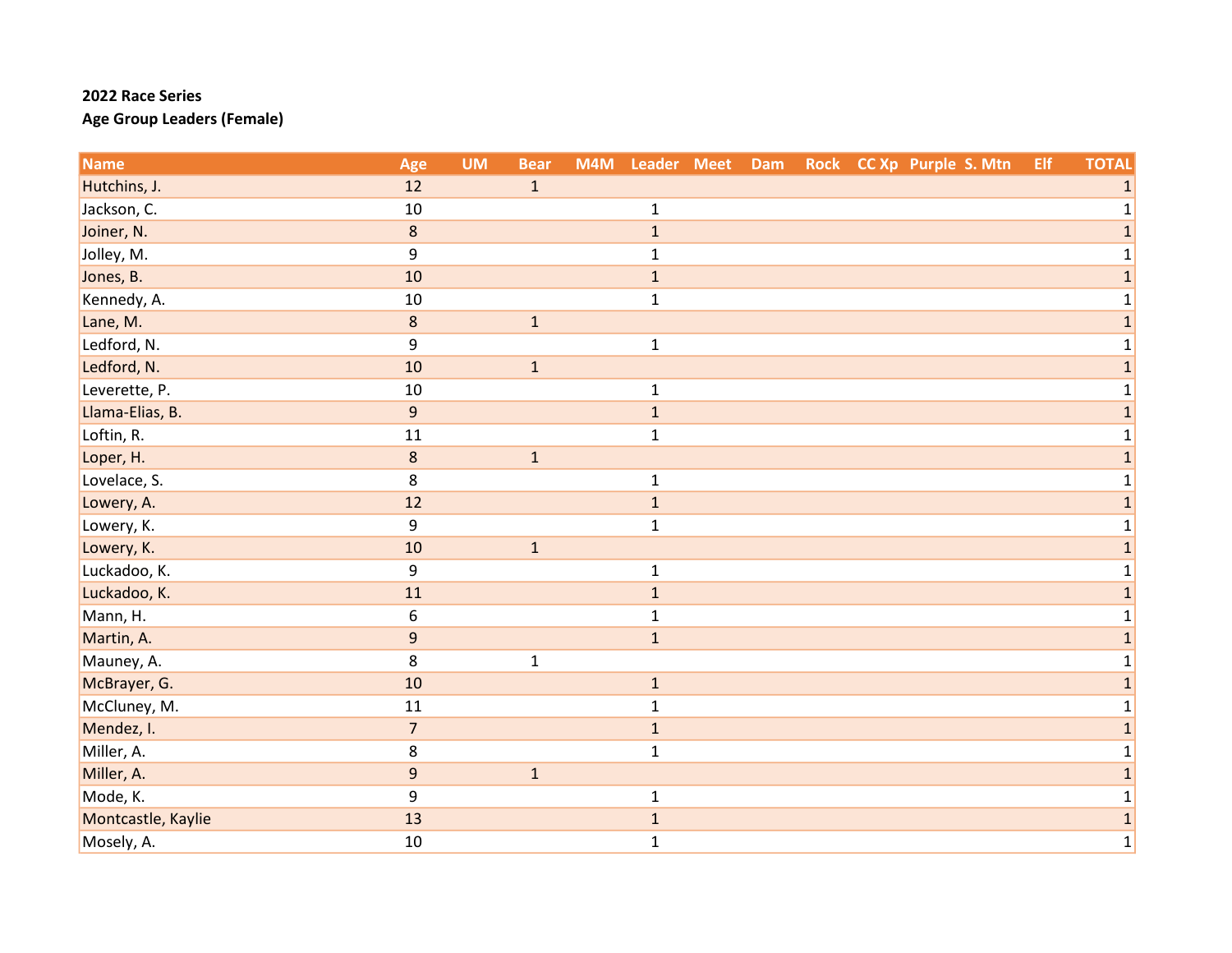| <b>Name</b>       | Age                     | <b>UM</b> | <b>Bear</b>  | M4M | Leader Meet  | Dam |  | Rock CC Xp Purple S. Mtn | Elf | <b>TOTAL</b> |
|-------------------|-------------------------|-----------|--------------|-----|--------------|-----|--|--------------------------|-----|--------------|
| Murray, K.        | $8\phantom{1}$          |           | $\mathbf{1}$ |     |              |     |  |                          |     | 1            |
| Oglesby, L.       | 12                      |           | $\mathbf{1}$ |     |              |     |  |                          |     |              |
| Owens, K.         | $\overline{9}$          |           |              |     | $\mathbf{1}$ |     |  |                          |     | $\mathbf{1}$ |
| Peterson, L.      | $\overline{7}$          |           |              |     | $\mathbf{1}$ |     |  |                          |     | 1            |
| Petty, T.         | $\bf 8$                 |           |              |     | $1\,$        |     |  |                          |     | 1            |
| Phipps, A.        | $\overline{\mathbf{4}}$ |           |              |     | $\mathbf{1}$ |     |  |                          |     | $\mathbf 1$  |
| Pinkerton, K.     | 11                      |           |              |     | $\mathbf{1}$ |     |  |                          |     | $\mathbf{1}$ |
| Ponton, C.        | 9                       |           | $\mathbf{1}$ |     |              |     |  |                          |     | 1            |
| Pratt, O.         | $\boldsymbol{6}$        |           |              |     | $\mathbf{1}$ |     |  |                          |     | 1            |
| Pruett, B.        | 9                       |           |              |     | $\mathbf{1}$ |     |  |                          |     | 1            |
| Roberts, A.       | $\overline{7}$          |           |              |     | $1\,$        |     |  |                          |     | $\mathbf{1}$ |
| Roberts, E.       | 11                      |           |              |     | $\mathbf{1}$ |     |  |                          |     | 1            |
| Roland, B.        | 10                      |           |              |     | $\mathbf{1}$ |     |  |                          |     | $\mathbf{1}$ |
| Romney, N.        | 11                      |           | $\mathbf{1}$ |     |              |     |  |                          |     |              |
| Samuel, Chloe     | 14                      |           |              |     | $\mathbf{1}$ |     |  |                          |     | 1            |
| Sanford, M.       | 11                      |           | $\mathbf{1}$ |     |              |     |  |                          |     | 1            |
| Santiago, A.      | $8\phantom{1}$          |           |              |     | $\mathbf{1}$ |     |  |                          |     | $\mathbf{1}$ |
| Santiago, Valeria | 14                      |           |              |     | $\mathbf{1}$ |     |  |                          |     | 1            |
| Schlutow, B.      | 11                      |           |              |     | $\mathbf{1}$ |     |  |                          |     |              |
| Skipper, A.       | 11                      |           | $\mathbf{1}$ |     |              |     |  |                          |     | $\mathbf{1}$ |
| Smith, P.         | $9$                     |           | $\mathbf{1}$ |     |              |     |  |                          |     | 1            |
| Sparks, M.        | 8                       |           |              |     | $\mathbf{1}$ |     |  |                          |     | 1            |
| Staley, B.        | 10                      |           |              |     | $1\,$        |     |  |                          |     | $\mathbf{1}$ |
| Strother, K.      | 8                       |           |              |     | $\mathbf{1}$ |     |  |                          |     | 1            |
| Suits, A.         | 8                       |           |              |     | $\mathbf{1}$ |     |  |                          |     | 1            |
| Swain, Kate       | 13                      |           | $\mathbf{1}$ |     |              |     |  |                          |     | 1            |
| Swink, K.         | 11                      |           | $\mathbf{1}$ |     |              |     |  |                          |     | $\mathbf{1}$ |
| Thompson, H.      | $\overline{7}$          |           |              |     | $\mathbf{1}$ |     |  |                          |     | 1            |
| Toney, T.         | 10                      |           | $\mathbf{1}$ |     |              |     |  |                          |     | $\mathbf 1$  |
| Torvinen, A.      | 11                      |           | $\mathbf{1}$ |     |              |     |  |                          |     | $\mathbf 1$  |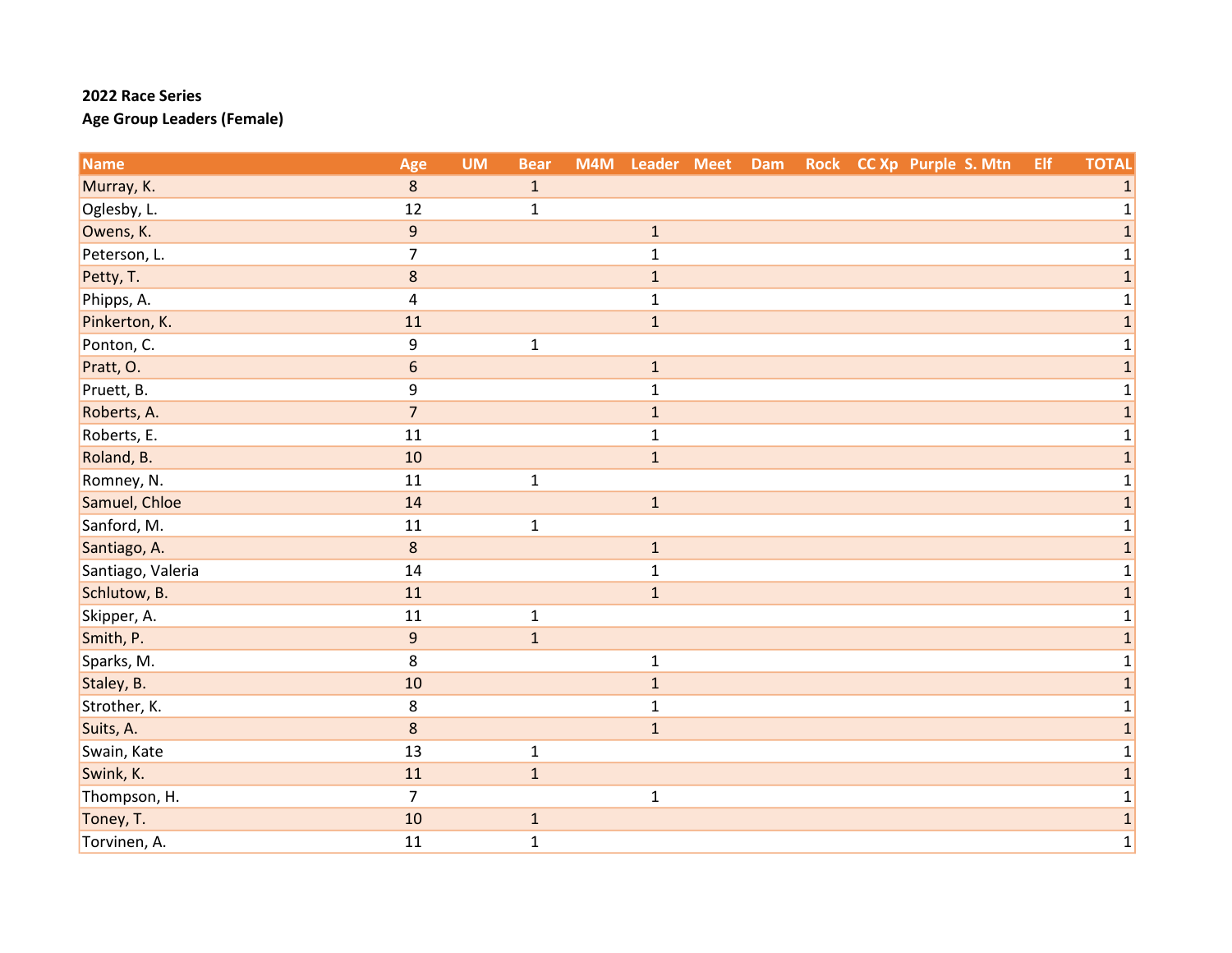| <b>Name</b>       | Age            | <b>UM</b> | <b>Bear</b>             | M4M |                         | Leader Meet Dam |  | Rock CC Xp Purple S. Mtn | Elf | <b>TOTAL</b>            |
|-------------------|----------------|-----------|-------------------------|-----|-------------------------|-----------------|--|--------------------------|-----|-------------------------|
| Turner, R.        | 6              |           | $\mathbf{1}$            |     |                         |                 |  |                          |     | $\mathbf{1}$            |
| Walker, Kenley    | 13             |           |                         |     | $\mathbf 1$             |                 |  |                          |     | $\mathbf{1}$            |
| Waters, N.        | 11             |           | $\mathbf 1$             |     |                         |                 |  |                          |     | $\mathbf{1}$            |
| Waters, R.        | 9              |           |                         |     | $\mathbf{1}$            |                 |  |                          |     | $\mathbf 1$             |
| Weaver, A.        | $\overline{7}$ |           |                         |     | $\mathbf{1}$            |                 |  |                          |     | $\mathbf 1$             |
| Welchel, L.       | 11             |           | $\mathbf{1}$            |     |                         |                 |  |                          |     | $\mathbf{1}$            |
| West, J.          | 11             |           | $\mathbf 1$             |     |                         |                 |  |                          |     | $\mathbf{1}$            |
| Wharton, N.       | 10             |           |                         |     | $\mathbf 1$             |                 |  |                          |     | $\mathbf 1$             |
| Wheeler, J.       | 11             |           |                         |     | $\mathbf{1}$            |                 |  |                          |     | $\mathbf{1}$            |
| Whelchel, L.      | 10             |           | $\mathbf{1}$            |     |                         |                 |  |                          |     | 1                       |
| Whitaker, B.      | 10             |           | $\mathbf 1$             |     |                         |                 |  |                          |     | $\mathbf{1}$            |
| white, m.         | 10             |           |                         |     | $\mathbf 1$             |                 |  |                          |     | 1                       |
| white, s.         | $6\phantom{1}$ |           | $\mathbf{1}$            |     |                         |                 |  |                          |     | $\mathbf{1}$            |
| Wright, P.        | 9              |           |                         |     | $\mathbf 1$             |                 |  |                          |     | $\mathbf 1$             |
| Yancey, A.        | $\bf 8$        |           |                         |     | $\mathbf{1}$            |                 |  |                          |     | $\mathbf 1$             |
|                   |                |           |                         |     |                         |                 |  |                          |     |                         |
| 15-19             |                |           |                         |     |                         |                 |  |                          |     |                         |
| Hendren, Michayla | 15             | 8         |                         |     | $\overline{\mathbf{4}}$ |                 |  |                          |     | 12                      |
| Gettys, Willa     | 16             |           | 5                       |     |                         |                 |  |                          |     | 5                       |
| Lowery, Halle     | 16             |           |                         |     | 5                       |                 |  |                          |     | 5                       |
| Wilson, Noelle    | 16             |           | $\overline{\mathbf{4}}$ |     | $\mathbf{1}$            |                 |  |                          |     | $\overline{\mathbf{5}}$ |
| Crain, Maeli      | 15             |           | $\overline{3}$          |     |                         |                 |  |                          |     | 3                       |
| McDaniel, Jessie  | 15             |           |                         |     | $\overline{\mathbf{3}}$ |                 |  |                          |     | 3                       |
| Galloway, Anastyn | 15             |           |                         |     | $\mathbf{1}$            |                 |  |                          |     | 1                       |
| Holland, natalie  | 16             |           | $\mathbf 1$             |     |                         |                 |  |                          |     | $\mathbf{1}$            |
| Jimenez, Emily    | 18             |           |                         |     | $\mathbf{1}$            |                 |  |                          |     | $\mathbf 1$             |
| Price, Lizzi Anna | 18             |           | $\mathbf{1}$            |     |                         |                 |  |                          |     | $\mathbf{1}$            |
| Rogers, Holli     | 15             |           |                         |     | $\mathbf{1}$            |                 |  |                          |     | $\mathbf{1}$            |
| Roland, Madyson   | 16             |           |                         |     | $\mathbf 1$             |                 |  |                          |     | $\mathbf 1$             |
| Scruggs, Hanna    | 19             |           |                         |     | $\mathbf{1}$            |                 |  |                          |     | $\mathbf 1$             |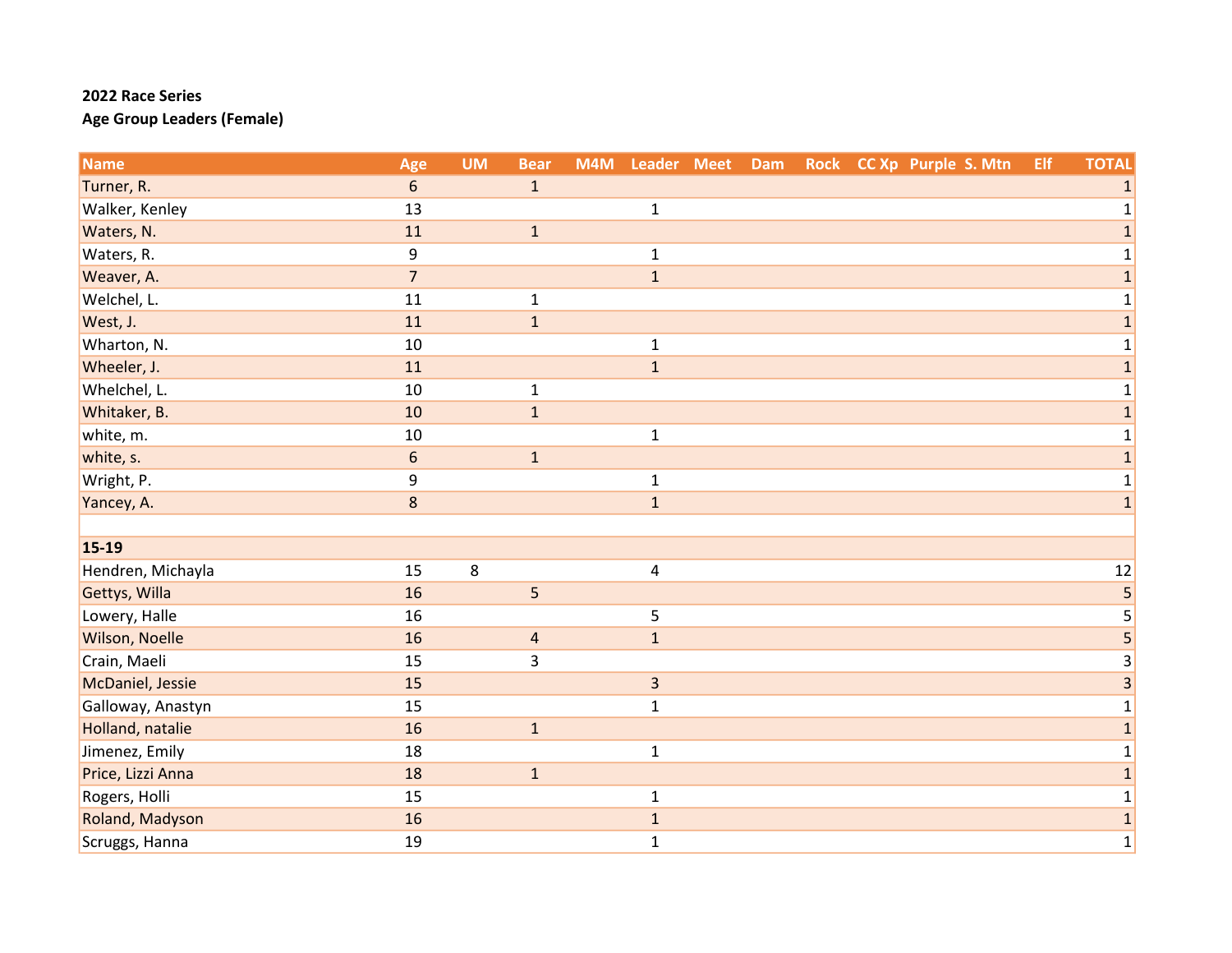| <b>Name</b>                  | Age | <b>UM</b>      | <b>Bear</b>             | M4M                     | Leader Meet             | <b>Dam</b> |  | Rock CC Xp Purple S. Mtn | Elf | <b>TOTAL</b>            |
|------------------------------|-----|----------------|-------------------------|-------------------------|-------------------------|------------|--|--------------------------|-----|-------------------------|
| Smith, Ayla                  | 15  |                |                         |                         | $\mathbf 1$             |            |  |                          |     | $\mathbf{1}$            |
| Smith, Summer                | 16  |                |                         |                         | $\mathbf{1}$            |            |  |                          |     | $\mathbf{1}$            |
| West, Morgan                 | 17  |                | $\mathbf 1$             |                         |                         |            |  |                          |     | $\mathbf 1$             |
| Wilkerson, Jia               | 16  |                |                         |                         | $\mathbf{1}$            |            |  |                          |     | $\mathbf{1}$            |
|                              |     |                |                         |                         |                         |            |  |                          |     |                         |
| 20-24                        |     |                |                         |                         |                         |            |  |                          |     |                         |
| Bennett, Lauren              | 20  | $\overline{7}$ | $\sqrt{4}$              | $\sqrt{5}$              | 5                       |            |  |                          |     | 21                      |
| Archer, Faith                | 22  | 5              |                         | $\overline{\mathbf{4}}$ | $\mathbf{1}$            |            |  |                          |     | 10                      |
| Stewart, Abby                | 22  |                | 5                       |                         | $\overline{\mathbf{r}}$ |            |  |                          |     | $\boldsymbol{9}$        |
| Teague, Peyton               | 20  |                | $\mathbf{1}$            | 3                       | $\mathbf{1}$            |            |  |                          |     | 5                       |
| Lynch, Ansley                | 20  |                | $\overline{3}$          |                         |                         |            |  |                          |     | $\overline{3}$          |
| Short, Baylee                | 20  |                |                         |                         | $\overline{3}$          |            |  |                          |     | 3                       |
| <b>West, Riley</b>           | 21  |                | $\mathbf 1$             | $\mathbf 1$             |                         |            |  |                          |     | $\overline{2}$          |
| Dezio, Devine                | 23  |                |                         |                         | $\mathbf{1}$            |            |  |                          |     | $\mathbf 1$             |
| Edwards, Arianna             | 23  |                | $\mathbf{1}$            |                         |                         |            |  |                          |     | $\mathbf 1$             |
| Evansek, Sara                | 24  |                |                         |                         | $\mathbf 1$             |            |  |                          |     | $\mathbf 1$             |
| Hamrick, Hayden              | 22  |                | $1\,$                   |                         |                         |            |  |                          |     | $\mathbf 1$             |
| Lattimore, Charlotte         | 22  |                | $\mathbf 1$             |                         |                         |            |  |                          |     | $\mathbf{1}$            |
| McCurry, Savannah            | 23  |                | $\mathbf 1$             |                         |                         |            |  |                          |     | $\mathbf 1$             |
| Wheat, Savannah              | 22  |                |                         | $\mathbf 1$             |                         |            |  |                          |     | $\mathbf{1}$            |
| Yelton, Cheyenne             | 20  |                | $\mathbf 1$             |                         |                         |            |  |                          |     | $\mathbf{1}$            |
|                              |     |                |                         |                         |                         |            |  |                          |     |                         |
| 25-29                        |     |                |                         |                         |                         |            |  |                          |     |                         |
| Gurley, Shelby (1st Overall) | 27  | 10             | $10\,$                  | 8                       | 10                      |            |  |                          |     | 38                      |
| Godfrey, Laurel              | 29  |                | $\overline{5}$          |                         | $\overline{\mathbf{r}}$ |            |  |                          |     | $\overline{9}$          |
| Graber, Jamie                | 28  |                |                         | 5                       |                         |            |  |                          |     | 5                       |
| Lovelace, Carrie             | 29  |                |                         |                         | 5                       |            |  |                          |     | 5                       |
| High, Ali                    | 27  |                | 3                       |                         | $\mathbf{1}$            |            |  |                          |     | 4                       |
| Self, Ashley                 | 29  |                | $\overline{\mathbf{r}}$ |                         |                         |            |  |                          |     | $\overline{\mathbf{r}}$ |
| Pinter, Victoria             | 28  |                |                         |                         | 3                       |            |  |                          |     | 3                       |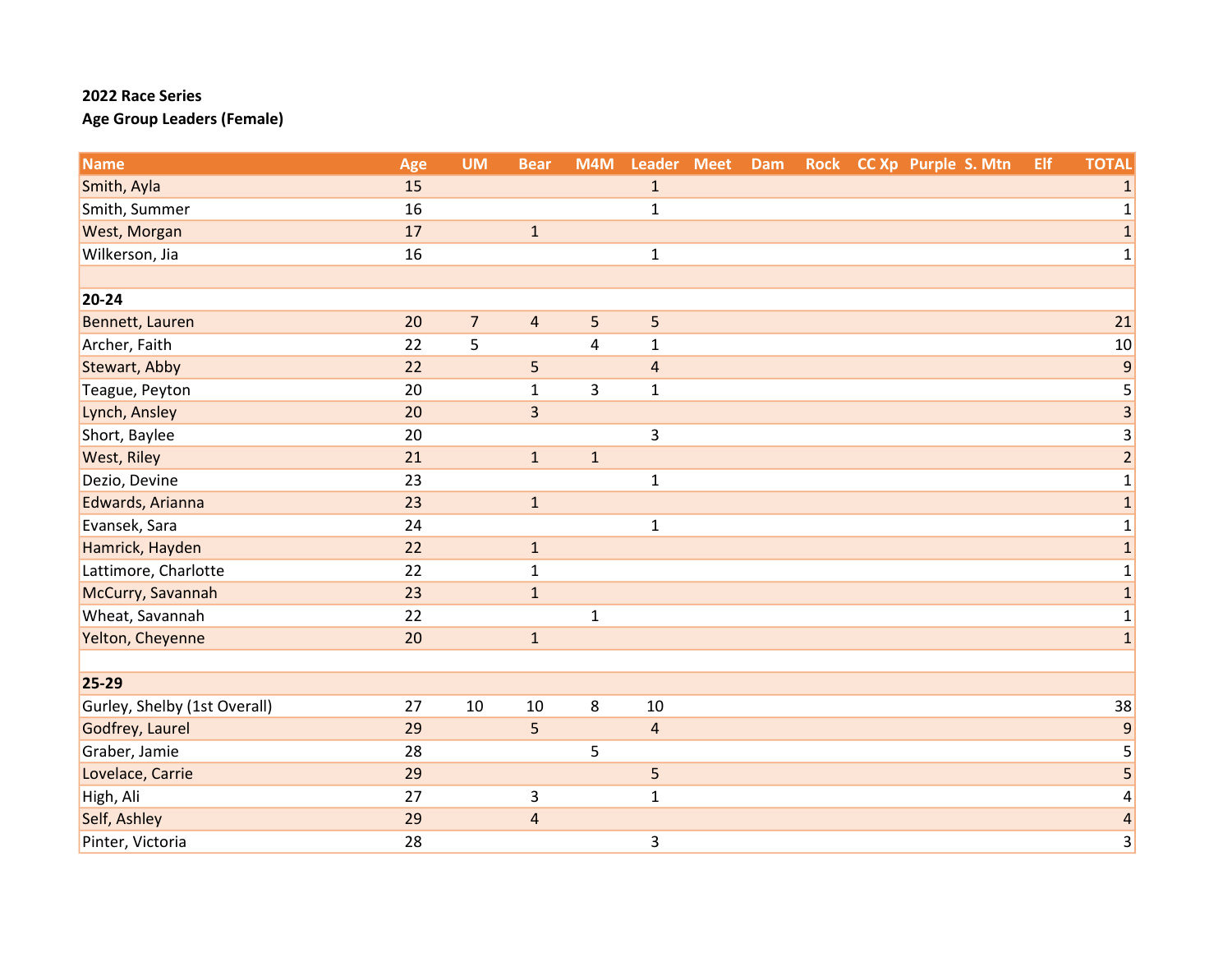| <b>Name</b>             | Age | <b>UM</b>      | <b>Bear</b>  | M4M            | Leader Meet  | Dam |  | Rock CC Xp Purple S. Mtn | Elf | <b>TOTAL</b>   |
|-------------------------|-----|----------------|--------------|----------------|--------------|-----|--|--------------------------|-----|----------------|
| Dotson, Jenna           | 27  |                | $\mathbf{1}$ |                | $1\,$        |     |  |                          |     | $\overline{2}$ |
| Edwards, Jada           | 26  |                | $\mathbf 1$  |                | $\mathbf 1$  |     |  |                          |     | $\overline{2}$ |
| <b>Styles, Amber</b>    | 27  |                | $\mathbf 1$  |                | $\mathbf{1}$ |     |  |                          |     | $\overline{2}$ |
| Bailey, Emily           | 28  |                |              |                | $\mathbf{1}$ |     |  |                          |     | 1              |
| <b>Brush, Mercedes</b>  | 28  |                | $\mathbf 1$  |                |              |     |  |                          |     | $\mathbf{1}$   |
| Brush, Sierra           | 27  |                | $\mathbf{1}$ |                |              |     |  |                          |     | $\mathbf 1$    |
| <b>Butler, Randi</b>    | 28  |                |              |                | $\mathbf 1$  |     |  |                          |     | $\mathbf 1$    |
| Earle, Ashleigh         | 27  |                |              |                | $\mathbf 1$  |     |  |                          |     | 1              |
| Glover, Katherine       | 26  |                |              |                | $\mathbf{1}$ |     |  |                          |     | $\mathbf{1}$   |
| Harrison, Victoria      | 28  |                | $\mathbf{1}$ |                |              |     |  |                          |     | 1              |
| Henson, Amber           | 26  |                | $\mathbf 1$  |                |              |     |  |                          |     | $\mathbf 1$    |
| Jenkins, Emily          | 28  |                |              |                | $\mathbf 1$  |     |  |                          |     | 1              |
| Jones, Sidney`          | 26  |                |              |                | $\mathbf{1}$ |     |  |                          |     | $\mathbf{1}$   |
| King, Caroline          | 29  |                |              |                | $\mathbf{1}$ |     |  |                          |     | 1              |
| King, Keltcie           | 27  |                |              |                | $\mathbf{1}$ |     |  |                          |     | $\mathbf 1$    |
| Moore, Ashley           | 27  |                | $\mathbf{1}$ |                |              |     |  |                          |     | $\mathbf{1}$   |
| Moore, Kali             | 26  |                | $\mathbf 1$  |                |              |     |  |                          |     | $\mathbf{1}$   |
| Ray, Sarah              | 26  |                |              |                | $\mathbf 1$  |     |  |                          |     | 1              |
| Self, Ashley            | 27  |                |              |                | $\mathbf 1$  |     |  |                          |     | $\mathbf{1}$   |
| Shackley, Taylor        | 28  |                |              |                | $\mathbf{1}$ |     |  |                          |     | 1              |
| <b>Starnes, Caitlin</b> | 27  |                |              |                | $\mathbf{1}$ |     |  |                          |     | $\mathbf{1}$   |
| Toney, Jessica          | 27  |                |              |                | $\mathbf{1}$ |     |  |                          |     | 1              |
| Upton, Kayla            | 26  |                | $\mathbf 1$  |                |              |     |  |                          |     | $\mathbf{1}$   |
| Walker, Michala         | 27  |                |              |                | $\mathbf 1$  |     |  |                          |     | 1              |
| Zike, Mariah            | 25  |                |              |                | $\mathbf{1}$ |     |  |                          |     | $\mathbf 1$    |
|                         |     |                |              |                |              |     |  |                          |     |                |
| 30-34                   |     |                |              |                |              |     |  |                          |     |                |
| DuBose, Meriana         | 30  | 5              | $\mathbf 1$  | $\pmb{4}$      | $\mathbf 1$  |     |  |                          |     | 11             |
| <b>Bradley, Rachael</b> | 30  | $\overline{a}$ | $\mathbf 1$  | $\mathbf 1$    | $\mathbf{1}$ |     |  |                          |     | $\overline{7}$ |
| McClain, Andie          | 33  |                |              | $\overline{7}$ |              |     |  |                          |     | $\overline{7}$ |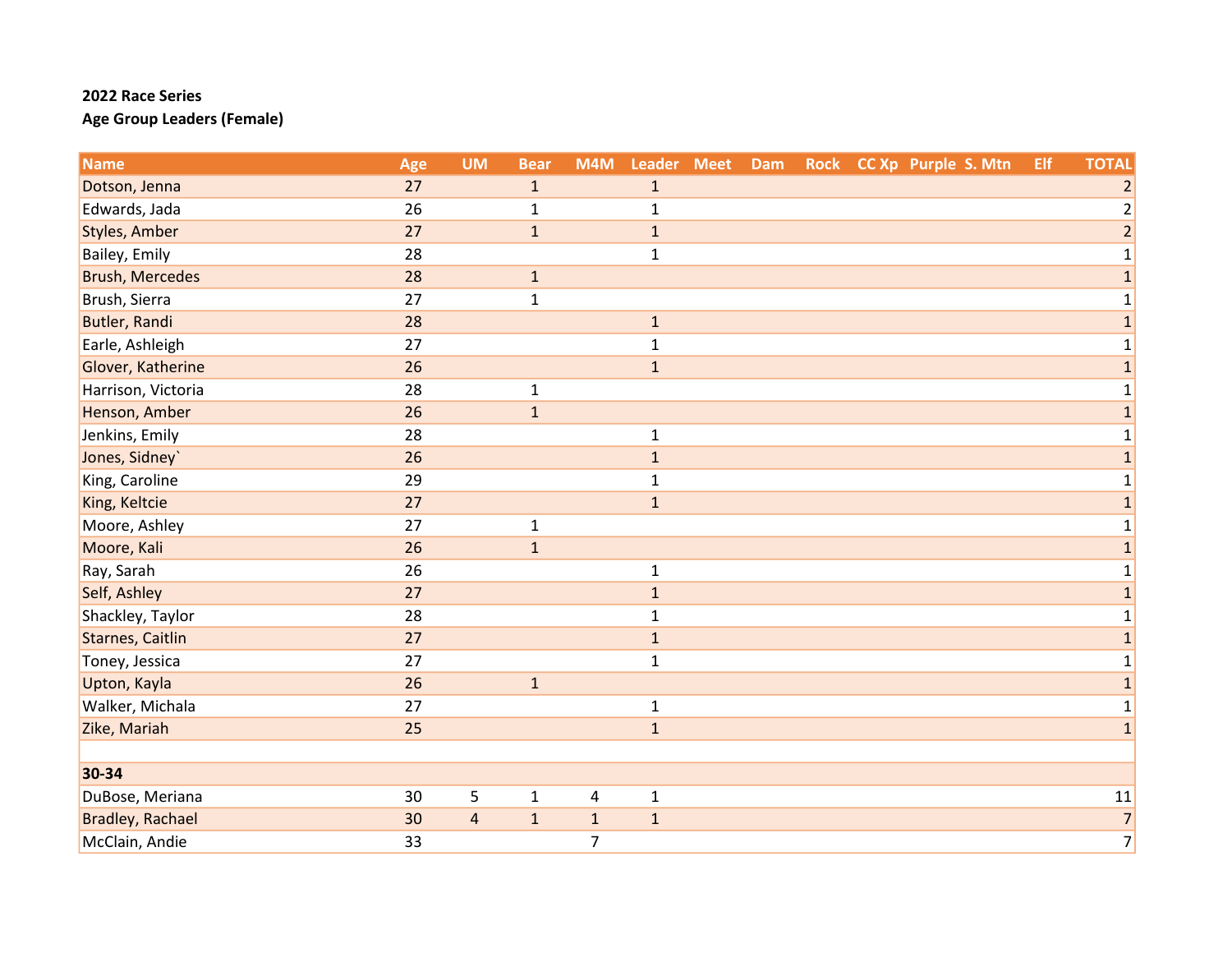| <b>Name</b>             | Age | <b>UM</b> | <b>Bear</b>    | M4M         | Leader Meet  | Dam |  | Rock CC Xp Purple S. Mtn | Elf | <b>TOTAL</b>            |
|-------------------------|-----|-----------|----------------|-------------|--------------|-----|--|--------------------------|-----|-------------------------|
| Goforth, Jessica        | 33  |           | 3              |             | 3            |     |  |                          |     | 6                       |
| Seigler, Kayla          | 31  |           | $\mathbf 1$    |             | 5            |     |  |                          |     | 6                       |
| Biddy, Chelsea          | 31  |           |                | 5           |              |     |  |                          |     | 5                       |
| Bumgarner, Megan        | 34  |           | 5              |             |              |     |  |                          |     | 5                       |
| Radford, Kelly          | 33  |           | $\overline{4}$ |             |              |     |  |                          |     | 4                       |
| Summerlin, Hannah       | 30  |           |                |             | $\sqrt{4}$   |     |  |                          |     | 4                       |
| Pratt, Misty            | 32  |           | $1\,$          | $\mathbf 1$ | $1\,$        |     |  |                          |     | 3                       |
| Wheat, Tricia           | 30  |           |                | 3           |              |     |  |                          |     | 3                       |
| Millwood, Maggie        | 32  |           | $\mathbf 1$    |             | $\mathbf 1$  |     |  |                          |     | $\overline{2}$          |
| Pope, Lacey             | 33  |           | $\mathbf{1}$   |             | $\mathbf{1}$ |     |  |                          |     | $\overline{\mathbf{c}}$ |
| B, Mrs.                 | 30  |           | $1\,$          |             |              |     |  |                          |     | $\mathbf{1}$            |
| Banfield, Heather       | 34  |           |                |             | $\mathbf{1}$ |     |  |                          |     | 1                       |
| Barbosa, Kalyn          | 31  |           |                |             | $\mathbf 1$  |     |  |                          |     | $\mathbf{1}$            |
| Barker, Haley           | 30  |           |                |             | $\mathbf{1}$ |     |  |                          |     | 1                       |
| <b>Blanton, Lindsey</b> | 34  |           | $1\,$          |             |              |     |  |                          |     | $\mathbf{1}$            |
| Briscoe, Lindsey        | 32  |           |                |             | $\mathbf{1}$ |     |  |                          |     | $\mathbf 1$             |
| Bumgardner, Heather     | 33  |           | $\mathbf 1$    |             |              |     |  |                          |     | $\mathbf 1$             |
| Bumgardner, Sarah       | 32  |           |                |             | $\mathbf{1}$ |     |  |                          |     | $\mathbf 1$             |
| Bumgarner, Kyra         | 32  |           |                |             | $\mathbf{1}$ |     |  |                          |     | 1                       |
| Carsner, Regina         | 34  |           | $\mathbf 1$    |             |              |     |  |                          |     | $\mathbf 1$             |
| Cox, Christina          | 33  |           | $\mathbf 1$    |             |              |     |  |                          |     | $\mathbf{1}$            |
| Elias Guijosa, Liliana  | 32  |           |                |             | $\mathbf{1}$ |     |  |                          |     | 1                       |
| Fowler, Alisha          | 32  |           |                |             | $1\,$        |     |  |                          |     | $\mathbf{1}$            |
| Gembe, Ana              | 31  |           |                |             | $\mathbf{1}$ |     |  |                          |     | 1                       |
| Greene, Catherine       | 32  |           | $\mathbf{1}$   |             |              |     |  |                          |     | $\mathbf{1}$            |
| Hensley, Christin       | 33  |           | $\mathbf 1$    |             |              |     |  |                          |     | 1                       |
| Hollifield, Jessica     | 32  |           |                |             | $\mathbf{1}$ |     |  |                          |     | $\mathbf{1}$            |
| Houser, Stephanie       | 33  |           | $\mathbf{1}$   |             |              |     |  |                          |     | $\mathbf 1$             |
| Hoyle, Megan            | 33  |           | $\mathbf 1$    |             |              |     |  |                          |     | $\mathbf 1$             |
| Luckadoo, April         | 34  |           |                |             | $\mathbf{1}$ |     |  |                          |     | $\mathbf 1$             |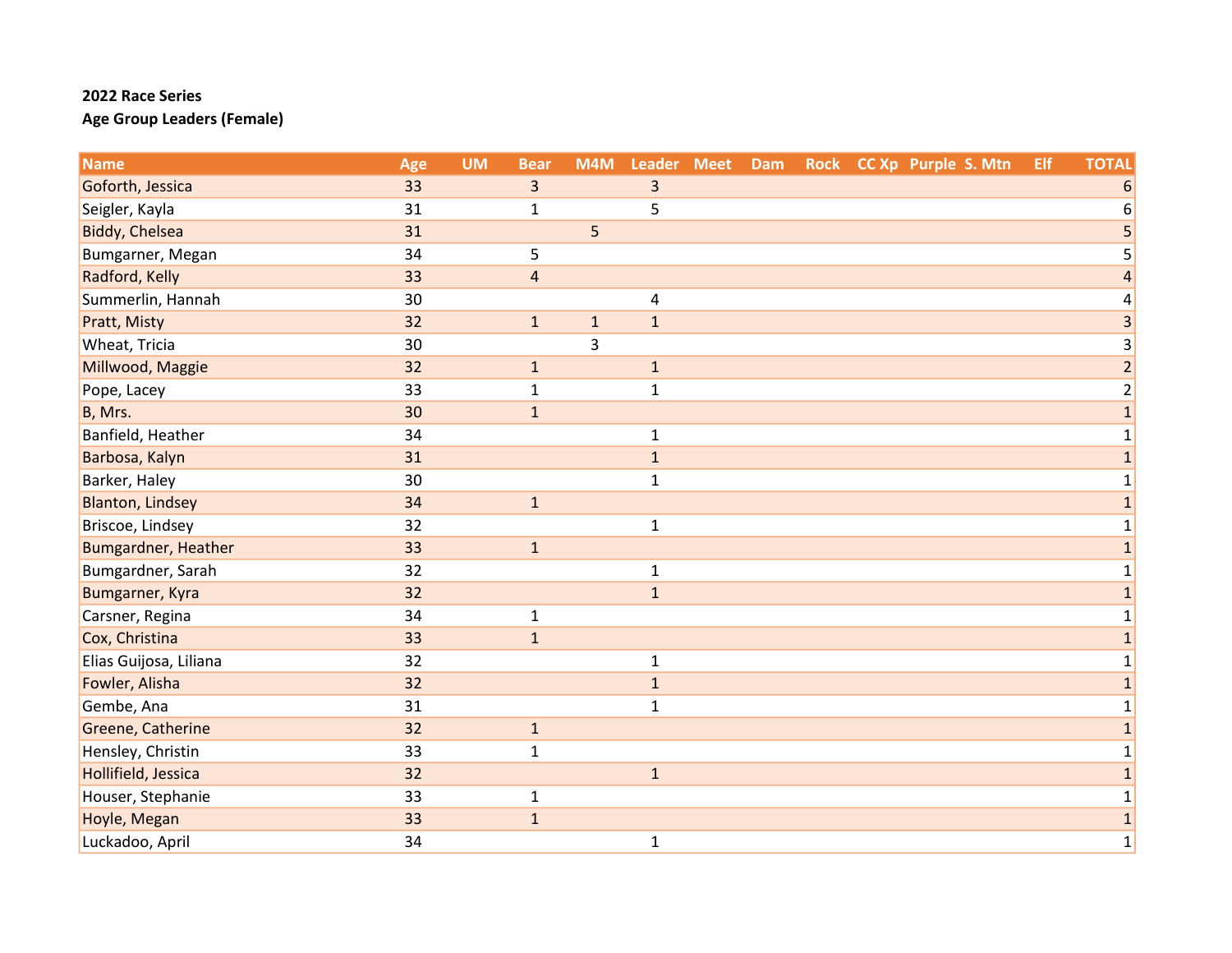| <b>Name</b>         | Age | <b>UM</b> | <b>Bear</b>    | M4M            | Leader Meet    | Dam |  | Rock CC Xp Purple S. Mtn | Elf | <b>TOTAL</b>             |
|---------------------|-----|-----------|----------------|----------------|----------------|-----|--|--------------------------|-----|--------------------------|
| McIntosh, Amber     | 30  |           | $\mathbf{1}$   |                |                |     |  |                          |     | 1                        |
| McKinney, Jessica   | 34  |           |                |                | $\mathbf{1}$   |     |  |                          |     | $\mathbf 1$              |
| Padgett, Lisa       | 31  |           |                |                | $\mathbf{1}$   |     |  |                          |     | $\mathbf{1}$             |
| Rich, Darci         | 30  |           | $\mathbf{1}$   |                |                |     |  |                          |     | $\mathbf{1}$             |
| Roach, Breanne      | 33  |           |                |                | $\mathbf{1}$   |     |  |                          |     | $\mathbf{1}$             |
| Smith, Sandy        | 31  |           | $\mathbf 1$    |                |                |     |  |                          |     | $\mathbf 1$              |
| Stanfield, Lakin    | 33  |           |                |                | $\mathbf 1$    |     |  |                          |     | $\mathbf{1}$             |
| Turner, Brandi      | 31  |           | $\mathbf{1}$   |                |                |     |  |                          |     | $\mathbf{1}$             |
| Wilson, Taylor      | 30  |           | $\mathbf 1$    |                |                |     |  |                          |     | $\mathbf{1}$             |
| Yelton, Jesi        | 33  |           |                |                | $\mathbf{1}$   |     |  |                          |     | 1                        |
|                     |     |           |                |                |                |     |  |                          |     |                          |
| 35-39               |     |           |                |                |                |     |  |                          |     |                          |
| Mann, Robin         | 36  |           | $\mathbf{1}$   | $\overline{4}$ | $\mathbf{1}$   |     |  |                          |     | 6                        |
| Downs, Joanie       | 39  | 5         |                |                |                |     |  |                          |     | 5                        |
| McBrayer, Lillian   | 36  |           |                | 5              |                |     |  |                          |     | 5                        |
| Merrison, Sarah     | 39  |           | 5              |                |                |     |  |                          |     | 5                        |
| Tidball, Viviana    | 35  |           |                |                | 5              |     |  |                          |     | 5                        |
| Hutchins, Lauren    | 38  |           | $\overline{4}$ |                |                |     |  |                          |     | 4                        |
| Patterson, Brittany | 38  |           |                |                | $\overline{4}$ |     |  |                          |     | $\overline{\mathcal{L}}$ |
| Edwards, Emily      | 36  |           | 3              |                |                |     |  |                          |     | 3                        |
| Vaughan, Beverly    | 36  |           |                |                | $\overline{3}$ |     |  |                          |     | $\overline{3}$           |
| Withrow, Elizabeth  | 37  |           | $\mathbf 1$    |                | $\mathbf{1}$   |     |  |                          |     | $\overline{c}$           |
| Beck, Miranda       | 35  |           |                |                | $\mathbf 1$    |     |  |                          |     | $\mathbf{1}$             |
| Calvert, Andi       | 36  |           |                |                | $\mathbf 1$    |     |  |                          |     | 1                        |
| Date, Stephanie     | 36  |           | $1\,$          |                |                |     |  |                          |     | $\mathbf{1}$             |
| Davis, Amanda       | 39  |           | $\mathbf 1$    |                |                |     |  |                          |     | $\mathbf{1}$             |
| Fajardo, Veronica   | 38  |           |                |                | $\mathbf 1$    |     |  |                          |     | $\mathbf{1}$             |
| Fox, Brandy         | 36  |           |                |                | $\mathbf 1$    |     |  |                          |     | $\mathbf 1$              |
| Garland, Ashley     | 39  |           |                |                | $\mathbf{1}$   |     |  |                          |     | $\mathbf{1}$             |
| Hodge, Bobbi        | 35  |           | $\mathbf 1$    |                |                |     |  |                          |     | $\mathbf 1$              |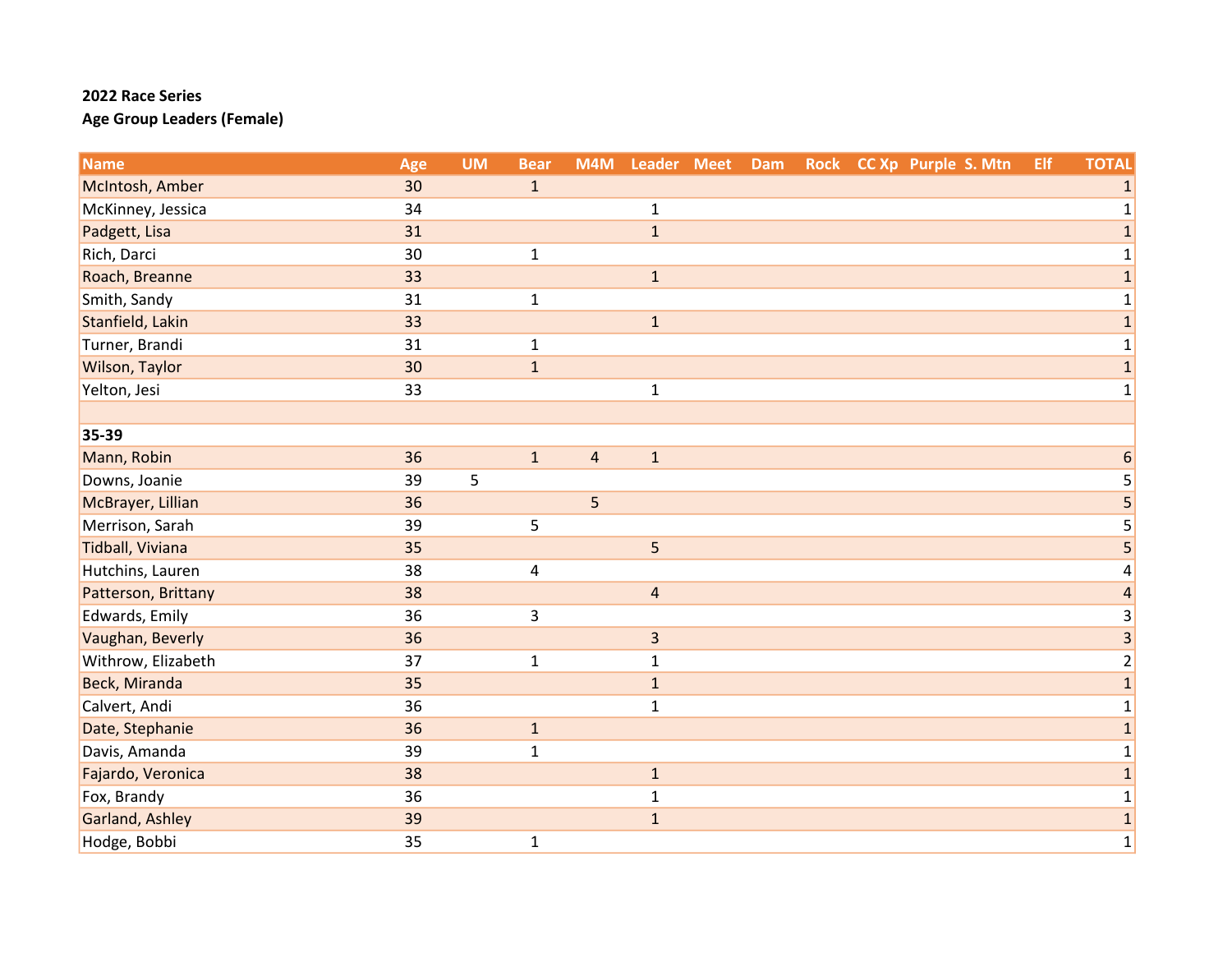| <b>Name</b>                    | Age | <b>UM</b>               | <b>Bear</b>    | M4M                     | Leader Meet    | Dam |  | Rock CC Xp Purple S. Mtn | Elf | <b>TOTAL</b>             |
|--------------------------------|-----|-------------------------|----------------|-------------------------|----------------|-----|--|--------------------------|-----|--------------------------|
| <b>Holland, Nicole</b>         | 38  |                         | $\mathbf{1}$   |                         |                |     |  |                          |     | 1                        |
| Jarrell, Amanda                | 35  |                         |                |                         | $\mathbf 1$    |     |  |                          |     | $\mathbf{1}$             |
| L, Hallman                     | 35  |                         | $\mathbf 1$    |                         |                |     |  |                          |     | $\mathbf{1}$             |
| Meissner, Brittany             | 37  |                         | $\mathbf{1}$   |                         |                |     |  |                          |     | $\mathbf{1}$             |
| Montcastle, Allison            | 39  |                         |                |                         | $\mathbf{1}$   |     |  |                          |     | $\mathbf 1$              |
| Phipps, Erica                  | 35  |                         |                |                         | $\mathbf{1}$   |     |  |                          |     | $\mathbf 1$              |
| Smith, Angela                  | 37  |                         | $\mathbf 1$    |                         |                |     |  |                          |     | $\mathbf{1}$             |
| Whelchel, Bobbi                | 39  |                         | $\mathbf{1}$   |                         |                |     |  |                          |     | $\mathbf 1$              |
| White, Kimberly                | 36  |                         | $\mathbf 1$    |                         |                |     |  |                          |     | $\mathbf{1}$             |
|                                |     |                         |                |                         |                |     |  |                          |     |                          |
| 40-44                          |     |                         |                |                         |                |     |  |                          |     |                          |
| Fisher, Jennifer (2nd Overall) | 41  |                         | 8              | 10                      | 8              |     |  |                          |     | 26                       |
| Beam, Evie                     | 41  | 5                       | $\sqrt{4}$     | 5                       | $\mathbf{1}$   |     |  |                          |     | 15                       |
| Owens, Melissa                 | 40  | $\overline{7}$          | $\overline{3}$ | $\overline{\mathbf{4}}$ | $\mathbf{1}$   |     |  |                          |     | 15                       |
| Edwards, Maria                 | 42  |                         | 5              |                         | 5              |     |  |                          |     | 10                       |
| Sims, Shannon                  | 41  | 4                       | $\mathbf{1}$   | 3                       |                |     |  |                          |     | $\,8$                    |
| Greene, Danielle               | 40  |                         |                |                         | $\overline{7}$ |     |  |                          |     | $\overline{7}$           |
| Peeler, Ashley                 | 44  |                         | $\overline{7}$ |                         |                |     |  |                          |     | $\overline{7}$           |
| Toney (Roberts), Angel         | 43  | $\overline{\mathbf{3}}$ |                | $\mathbf 1$             | $\mathbf{1}$   |     |  |                          |     | $\overline{\mathbf{5}}$  |
| Sims, Jeanette                 | 42  |                         |                |                         | 4              |     |  |                          |     | 4                        |
| Tisdale, Sarah                 | 43  |                         | $\mathbf 1$    |                         | $\overline{3}$ |     |  |                          |     | $\overline{\mathcal{L}}$ |
| Cain, Sherri                   | 40  |                         | $\mathbf{1}$   |                         | $\mathbf{1}$   |     |  |                          |     | $\overline{2}$           |
| Greenlee, Kendra               | 42  |                         | $\mathbf 1$    |                         | $\mathbf{1}$   |     |  |                          |     | $\overline{a}$           |
| Wilson, Jennifer               | 43  |                         | $\mathbf 1$    |                         | $\mathbf{1}$   |     |  |                          |     | $\overline{\mathbf{c}}$  |
| Bertocchi, Ornela              | 42  |                         |                |                         | $\mathbf{1}$   |     |  |                          |     | $\mathbf{1}$             |
| Bumgardner, Marque             | 41  |                         | $\mathbf 1$    |                         |                |     |  |                          |     | $\mathbf{1}$             |
| Hill, Lauren                   | 42  |                         |                |                         | $\mathbf 1$    |     |  |                          |     | $\mathbf{1}$             |
| Hutchins, Suzanne              | 40  |                         |                |                         | $\mathbf{1}$   |     |  |                          |     | $\mathbf{1}$             |
| Jenne, Angela                  | 44  |                         |                |                         | $\mathbf 1$    |     |  |                          |     | $\mathbf 1$              |
| Jimenez, Debbie                | 40  |                         |                |                         | $\mathbf{1}$   |     |  |                          |     | $\mathbf 1$              |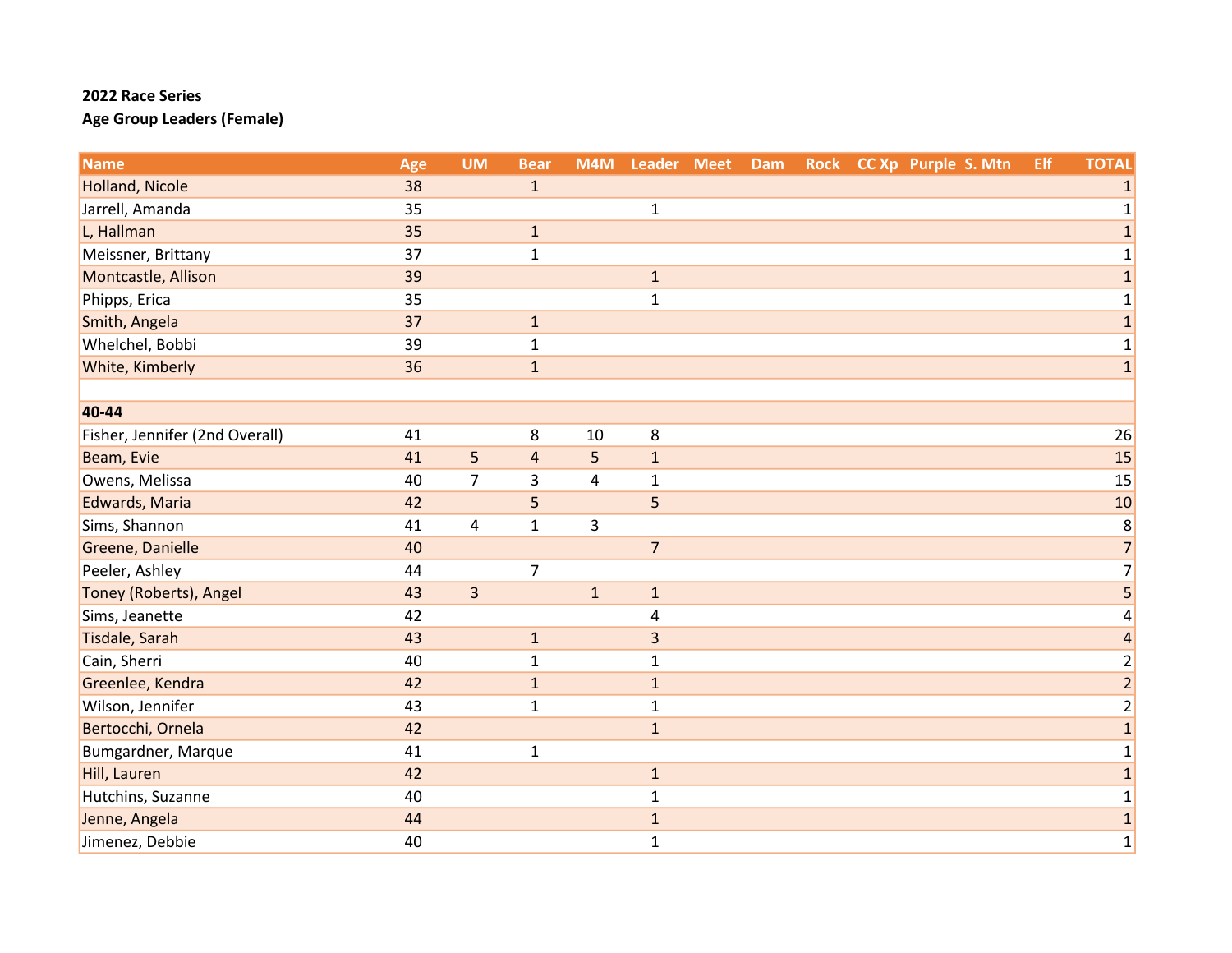| <b>Name</b>            | Age | <b>UM</b> | <b>Bear</b>  | M4M            | Leader Meet    | Dam |  | Rock CC Xp Purple S. Mtn | Elf | <b>TOTAL</b>   |
|------------------------|-----|-----------|--------------|----------------|----------------|-----|--|--------------------------|-----|----------------|
| Keever, Kim            | 43  |           |              |                | $\mathbf 1$    |     |  |                          |     | 1              |
| Kennedy, Tracie        | 42  |           |              |                | $\mathbf{1}$   |     |  |                          |     | 1              |
| Mathis, Tracie         | 40  |           |              |                | $\mathbf{1}$   |     |  |                          |     | $\mathbf{1}$   |
| Matthews, Jessica      | 44  |           |              |                | $\mathbf{1}$   |     |  |                          |     | 1              |
| McCluney, Alice        | 43  |           |              |                | $\mathbf{1}$   |     |  |                          |     | $\mathbf{1}$   |
| McDaniel, Amanda       | 42  |           |              |                | $\mathbf{1}$   |     |  |                          |     | $\mathbf{1}$   |
| Oglesby, Lindsey       | 41  |           | $\mathbf 1$  |                |                |     |  |                          |     | $\mathbf{1}$   |
| Participant, Anonymous | 40  |           | $\mathbf{1}$ |                |                |     |  |                          |     | 1              |
| Pruett, Karen          | 43  |           | $\mathbf{1}$ |                |                |     |  |                          |     | $\mathbf{1}$   |
| Rippy, Renee           | 42  |           |              |                | $\mathbf{1}$   |     |  |                          |     | 1              |
| Rivera, Tiffany        | 40  |           |              |                | $\mathbf{1}$   |     |  |                          |     | $\mathbf 1$    |
| Torvinen, Andeena      | 42  |           | $\mathbf 1$  |                |                |     |  |                          |     | 1              |
| Yelton, Susan          | 42  |           | $\mathbf{1}$ |                |                |     |  |                          |     | $\mathbf 1$    |
|                        |     |           |              |                |                |     |  |                          |     |                |
| 45-49                  |     |           |              |                |                |     |  |                          |     |                |
| Archer, Beth           | 46  | 5         |              | 4              | $\mathbf{1}$   |     |  |                          |     | 10             |
| North, Gina            | 48  |           | 5            |                |                |     |  |                          |     | 5              |
| Owen, Jenn             | 49  |           |              |                | 5              |     |  |                          |     | 5              |
| Penson, Melissa        | 49  |           |              | 5              |                |     |  |                          |     | $\overline{5}$ |
| Bailey, Holly          | 46  |           | 4            |                |                |     |  |                          |     | 4              |
| Francis, Jill          | 46  |           |              |                | $\overline{4}$ |     |  |                          |     | $\overline{a}$ |
| Fincher, Julie         | 45  |           |              |                | $\overline{3}$ |     |  |                          |     | 3              |
| Harsh, Debbie          | 46  |           |              | $\overline{3}$ |                |     |  |                          |     | 3              |
| Owens, Amy             | 46  |           | $\mathsf 3$  |                |                |     |  |                          |     | 3              |
| Booth, Amherst         | 45  |           | $\mathbf{1}$ |                |                |     |  |                          |     | $\mathbf{1}$   |
| Clement, Michelle      | 46  |           |              |                | $\mathbf{1}$   |     |  |                          |     | $\mathbf{1}$   |
| Harrill, Gina          | 48  |           |              |                | $\mathbf{1}$   |     |  |                          |     | $\mathbf{1}$   |
| Hendricks, Hollie      | 49  |           |              |                | $\mathbf{1}$   |     |  |                          |     | $\mathbf 1$    |
| Hobson, Kimberly       | 47  |           |              |                | $\mathbf{1}$   |     |  |                          |     | $\mathbf{1}$   |
| Macopson, Donna        | 47  |           |              |                | $\mathbf{1}$   |     |  |                          |     | $\mathbf 1$    |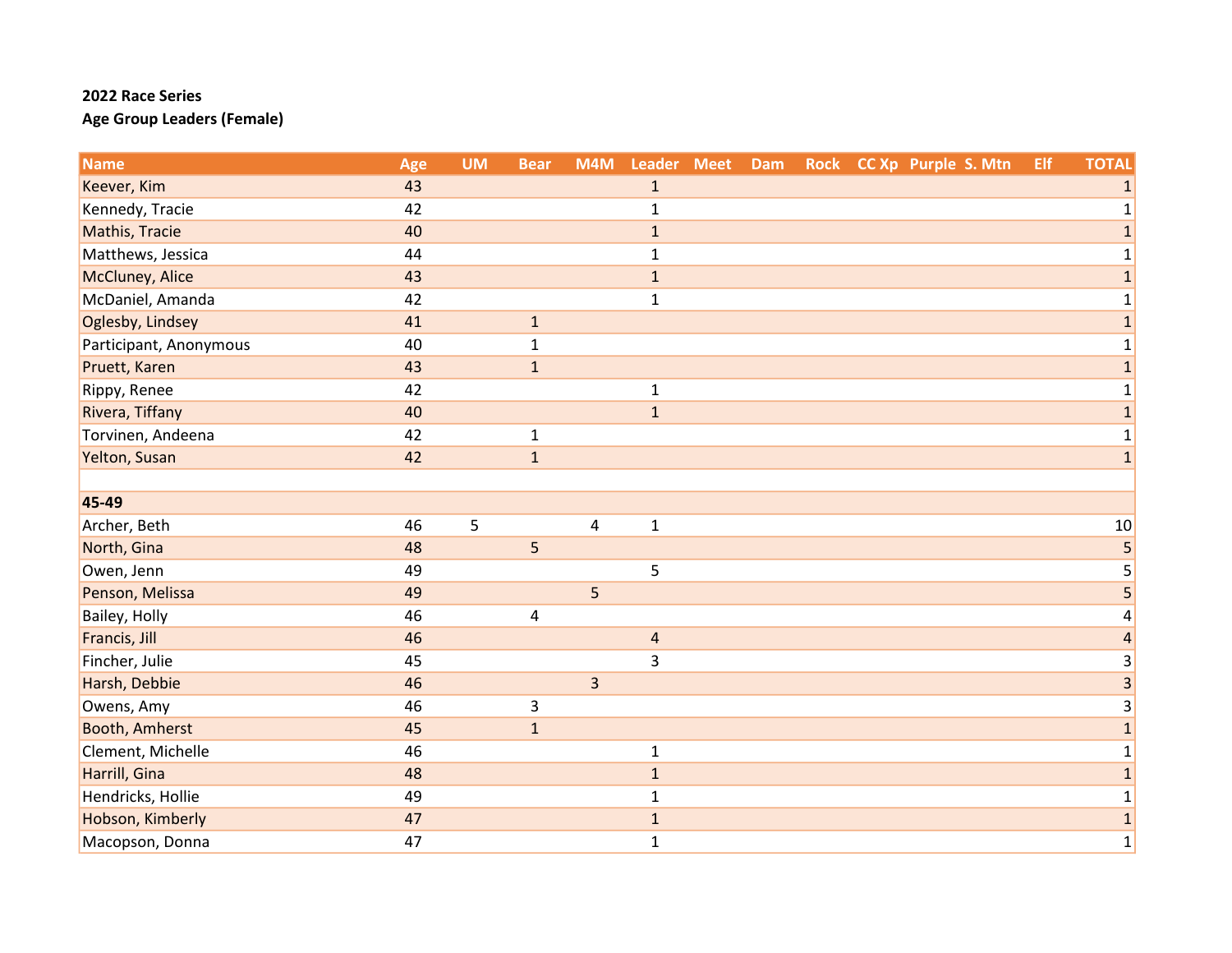| <b>Name</b>         | Age | <b>UM</b>               | <b>Bear</b>             |                | M4M Leader Meet | Dam |  | Rock CC Xp Purple S. Mtn | Elf | <b>TOTAL</b>            |
|---------------------|-----|-------------------------|-------------------------|----------------|-----------------|-----|--|--------------------------|-----|-------------------------|
| Morgan, Marla       | 46  |                         | $\mathbf{1}$            |                |                 |     |  |                          |     | $\mathbf{1}$            |
| Thompson, Josie     | 45  |                         |                         |                | $\mathbf 1$     |     |  |                          |     | $\mathbf 1$             |
| Vargas, Mandy       | 45  |                         | $\mathbf 1$             |                |                 |     |  |                          |     | $\mathbf 1$             |
|                     |     |                         |                         |                |                 |     |  |                          |     |                         |
| 50-54               |     |                         |                         |                |                 |     |  |                          |     |                         |
| McDaniel, Cindy     | 53  |                         | $\overline{7}$          | $\overline{7}$ |                 |     |  |                          |     | 14                      |
| Crain, Joanne       | 51  |                         | 5                       |                | 5               |     |  |                          |     | 10                      |
| Cilone, Debra       | 54  | 3                       | $\mathbf 1$             |                | $\mathbf 1$     |     |  |                          |     | 5                       |
| <b>Emory, Tammy</b> | 53  | $\overline{\mathbf{4}}$ | $\mathbf 1$             |                |                 |     |  |                          |     | $\overline{\mathbf{5}}$ |
| Glover, Karen       | 54  |                         | 4                       |                | $\mathbf 1$     |     |  |                          |     | 5                       |
| Walker, Marsha      | 50  |                         |                         | 5              |                 |     |  |                          |     | $\overline{\mathbf{5}}$ |
| Hamrick, Penny      | 54  |                         | $\mathbf{1}$            |                | $\overline{3}$  |     |  |                          |     | 4                       |
| Mundy, Anita        | 51  |                         |                         | $\overline{4}$ |                 |     |  |                          |     | $\overline{\mathbf{r}}$ |
| Smith, Amy          | 53  |                         |                         |                | $\overline{4}$  |     |  |                          |     | 4                       |
| Dobbins, Sheila     | 51  |                         | $\overline{\mathbf{3}}$ |                |                 |     |  |                          |     | 3                       |
| Myers, Sherry       | 53  |                         | $\mathbf{1}$            |                | $\mathbf{1}$    |     |  |                          |     | $\overline{\mathbf{c}}$ |
| Smith, Jill         | 52  |                         | $\mathbf 1$             |                | $\mathbf{1}$    |     |  |                          |     | $\overline{2}$          |
| Bradley, Anita      | 51  |                         |                         |                | $\mathbf{1}$    |     |  |                          |     | $\mathbf{1}$            |
| Contreras, Ligia    | 54  |                         |                         |                | $\mathbf{1}$    |     |  |                          |     | $\mathbf{1}$            |
| Gettys, Christy     | 52  |                         | $\mathbf{1}$            |                |                 |     |  |                          |     | $\mathbf 1$             |
| Gettys, Debbie      | 54  |                         |                         |                | $\mathbf 1$     |     |  |                          |     | $\mathbf{1}$            |
| Hamrick, Gina       | 51  |                         | $\mathbf{1}$            |                |                 |     |  |                          |     | $\mathbf 1$             |
| Hamrick, Shannon    | 52  |                         | $\mathbf 1$             |                |                 |     |  |                          |     | $\mathbf{1}$            |
| Hensley, Donna      | 52  |                         | $\mathbf{1}$            |                |                 |     |  |                          |     | 1                       |
| Higdon, Kelly       | 50  |                         |                         |                | $\mathbf{1}$    |     |  |                          |     | $\mathbf 1$             |
| Hoskyn, Kris        | 52  |                         |                         |                | $\mathbf 1$     |     |  |                          |     | $\mathbf{1}$            |
| Kennedy, Pam        | 51  |                         | $\mathbf 1$             |                |                 |     |  |                          |     | $\mathbf 1$             |
| Lane, Barbie        | 51  |                         |                         |                | $\mathbf{1}$    |     |  |                          |     | $\mathbf{1}$            |
| Murray, Tracy       | 52  |                         |                         |                | $\mathbf 1$     |     |  |                          |     | $\mathbf{1}$            |
| Navarro, Kerri      | 54  |                         |                         |                | $\mathbf{1}$    |     |  |                          |     | $\mathbf 1$             |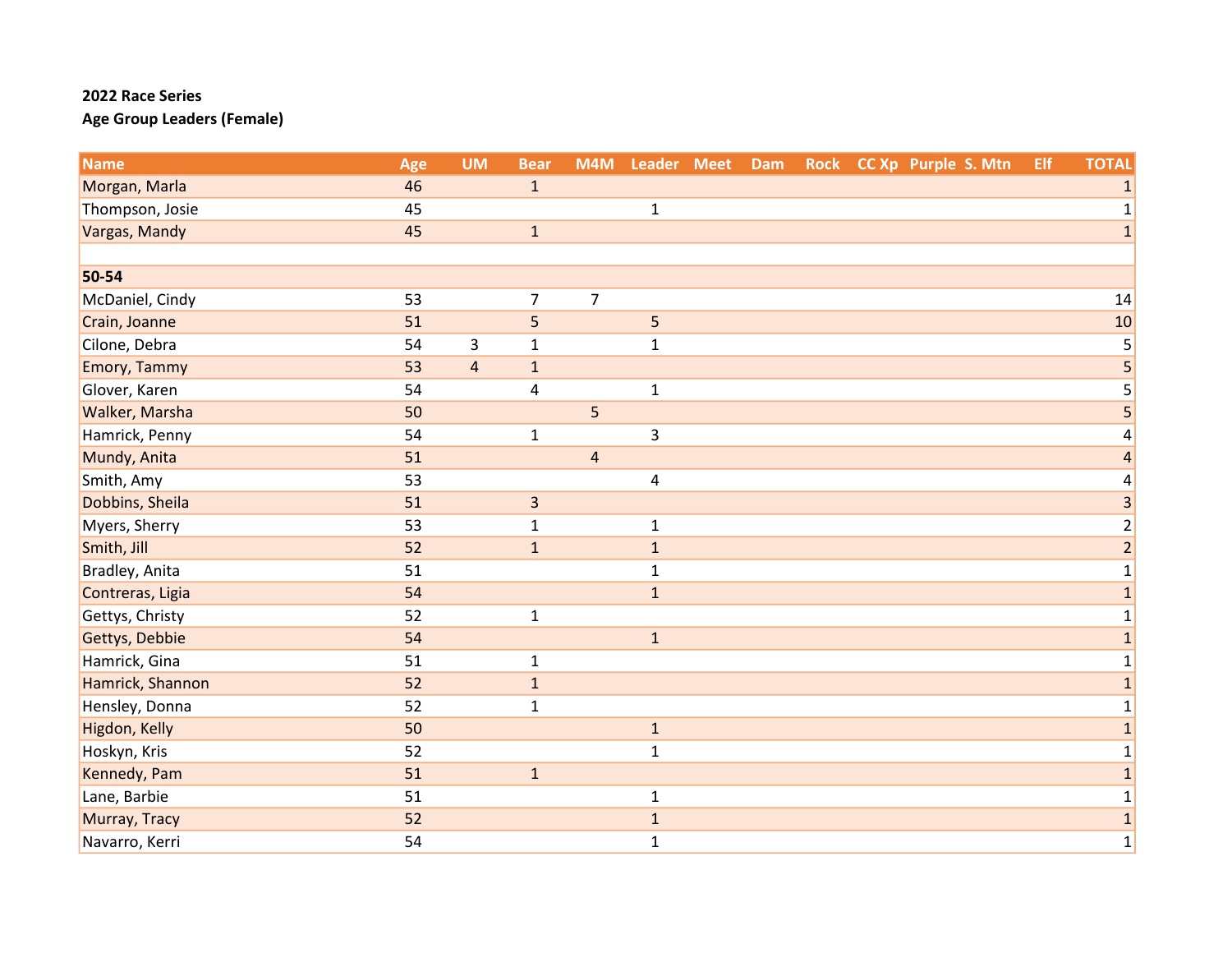| <b>Name</b>                  | Age | <b>UM</b> | <b>Bear</b>    |                  | M4M Leader Meet | Dam |  | Rock CC Xp Purple S. Mtn | Elf | <b>TOTAL</b>            |
|------------------------------|-----|-----------|----------------|------------------|-----------------|-----|--|--------------------------|-----|-------------------------|
| Randall, Lisa                | 54  |           | $\mathbf{1}$   |                  |                 |     |  |                          |     | $\mathbf{1}$            |
| Roddy, Charlotte             | 50  |           |                |                  | $\mathbf{1}$    |     |  |                          |     | $\mathbf 1$             |
| Rollins, Vonda Kay           | 53  |           |                |                  | $\mathbf{1}$    |     |  |                          |     | $\mathbf{1}$            |
| Weast, Jane                  | 52  |           | $\mathbf 1$    |                  |                 |     |  |                          |     | $\mathbf 1$             |
|                              |     |           |                |                  |                 |     |  |                          |     |                         |
| 55-59                        |     |           |                |                  |                 |     |  |                          |     |                         |
| Deviney, Jan (Master Leader) | 55  | 5         | $\overline{a}$ | $\boldsymbol{6}$ | $\overline{a}$  |     |  |                          |     | 19                      |
| Strickland, Denise           | 58  |           | 6              |                  | 6               |     |  |                          |     | 12                      |
| Rome, Lisa                   | 57  |           |                | 5                | 5               |     |  |                          |     | 10                      |
| West, Jennifer               | 56  |           |                |                  | $\overline{7}$  |     |  |                          |     | $\overline{7}$          |
| Whitmire, Lori               | 56  |           | 5              |                  |                 |     |  |                          |     | $\overline{\mathbf{5}}$ |
| Camp, Toni                   | 55  |           |                | $\sqrt{4}$       |                 |     |  |                          |     | $\overline{a}$          |
| Smith, Lisa                  | 55  |           | $\mathbf 1$    |                  | $\overline{3}$  |     |  |                          |     | $\overline{\mathbf{r}}$ |
| Simpson, Susan               | 56  |           |                | 3                |                 |     |  |                          |     | 3                       |
| <b>Taylor, Maxine</b>        | 56  |           | $\overline{3}$ |                  |                 |     |  |                          |     | $\overline{3}$          |
| Bedford, Nancy               | 55  |           |                |                  | $\mathbf{1}$    |     |  |                          |     | $\mathbf 1$             |
| <b>Bright, Sherry</b>        | 55  |           |                |                  | $\mathbf{1}$    |     |  |                          |     | $\mathbf{1}$            |
| Campbell, Audra              | 55  |           | $\mathbf 1$    |                  |                 |     |  |                          |     | $\mathbf 1$             |
| Hardin, Susan                | 56  |           | $\mathbf 1$    |                  |                 |     |  |                          |     | $\mathbf{1}$            |
| Hensley, Jennifer            | 56  |           | $\mathbf 1$    |                  |                 |     |  |                          |     | $\mathbf 1$             |
| Johnson, Cyndi               | 55  |           | $\mathbf 1$    |                  |                 |     |  |                          |     | $\mathbf 1$             |
| Keitt, Kim                   | 55  |           |                |                  | $\mathbf{1}$    |     |  |                          |     | $\mathbf{1}$            |
| King, Myra                   | 55  |           |                |                  | $\mathbf{1}$    |     |  |                          |     | $\mathbf{1}$            |
| Lynch, Laura                 | 56  |           | $\mathbf 1$    |                  |                 |     |  |                          |     | $\mathbf 1$             |
| Martin, Debbie               | 55  |           | $\mathbf 1$    |                  |                 |     |  |                          |     | $\mathbf 1$             |
| Miller, Penny                | 57  |           | $\mathbf{1}$   |                  |                 |     |  |                          |     | $\mathbf 1$             |
| Ownbey, Angie                | 55  |           |                |                  | $\mathbf{1}$    |     |  |                          |     | $\overline{1}$          |
| T, Lail                      | 57  |           | $\mathbf{1}$   |                  |                 |     |  |                          |     | $\mathbf 1$             |
| Toney, Sheila                | 55  |           |                |                  | $\mathbf 1$     |     |  |                          |     | $\overline{1}$          |
|                              |     |           |                |                  |                 |     |  |                          |     |                         |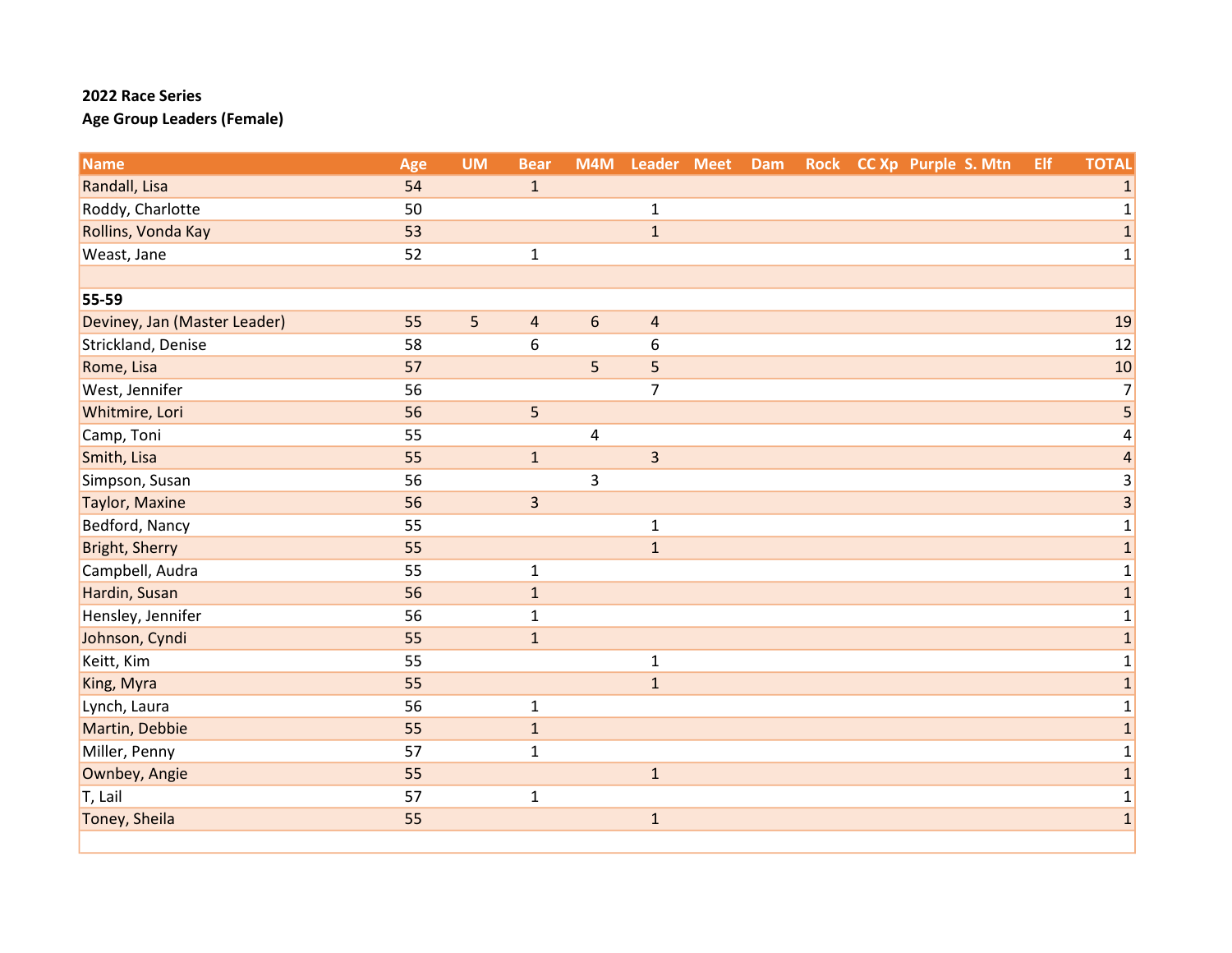| <b>Name</b>                          | Age | <b>UM</b>  | <b>Bear</b>    | M4M                     | Leader Meet    | Dam | Rock CC Xp Purple S. Mtn | Elf | <b>TOTAL</b>              |
|--------------------------------------|-----|------------|----------------|-------------------------|----------------|-----|--------------------------|-----|---------------------------|
| 60-69                                |     |            |                |                         |                |     |                          |     |                           |
| Bonte, Mary-Lu (Grand Master Leader) | 67  | 5          | 5              | 5                       | $\mathbf 1$    |     |                          |     | 16                        |
| Austin, Sandy                        | 66  | $\sqrt{6}$ |                |                         | $\overline{4}$ |     |                          |     | 10                        |
| Allen, Dianne                        | 66  |            |                |                         | 5              |     |                          |     | 5                         |
| Ledford, Donna                       | 60  |            | $\mathbf 1$    | $\overline{4}$          |                |     |                          |     | 5                         |
| Johnson, Theresa                     | 64  |            | $\pmb{4}$      |                         |                |     |                          |     | 4                         |
| Norville, Wavolyn                    | 65  |            |                | $\overline{\mathbf{3}}$ |                |     |                          |     | 3                         |
| SHUFORD, jane                        | 61  |            |                |                         | $\mathsf{3}$   |     |                          |     | $\ensuremath{\mathsf{3}}$ |
| Snell, Kathy                         | 62  |            | $\overline{3}$ |                         |                |     |                          |     | $\overline{\mathbf{3}}$   |
| Banfield, Kathryn                    | 68  |            |                |                         | $\mathbf{1}$   |     |                          |     | 1                         |
| <b>Belflower, Suzanne</b>            | 65  |            | $\mathbf 1$    |                         |                |     |                          |     | $\mathbf{1}$              |
| Bovender, Nell                       | 68  |            |                |                         | $\mathbf 1$    |     |                          |     | $\mathbf{1}$              |
| Carpenter, Kelly                     | 64  |            | $\mathbf{1}$   |                         |                |     |                          |     | $\mathbf{1}$              |
| Conn, Bettina                        | 61  |            |                |                         | $\mathbf{1}$   |     |                          |     | 1                         |
| Diehl, Carol                         | 69  |            | $\mathbf{1}$   |                         |                |     |                          |     | $\mathbf{1}$              |
| Dotson, Cindy                        | 62  |            |                |                         | $\mathbf{1}$   |     |                          |     | $\mathbf 1$               |
| Ellis, Patti                         | 64  |            |                |                         | $1\,$          |     |                          |     | $\mathbf{1}$              |
| Fowler, Deborah                      | 62  |            |                |                         | $\mathbf{1}$   |     |                          |     | 1                         |
| Hamrick, Mara                        | 68  |            | $\mathbf 1$    |                         |                |     |                          |     | $\mathbf 1$               |
| Jolley, Marsha                       | 62  |            |                |                         | $\mathbf{1}$   |     |                          |     | 1                         |
| Smith, Ramona                        | 67  |            | $\mathbf 1$    |                         |                |     |                          |     | $\mathbf{1}$              |
| Wall, Lynn                           | 66  |            | $\mathbf 1$    |                         |                |     |                          |     | 1                         |
|                                      |     |            |                |                         |                |     |                          |     |                           |
| 70&Over                              |     |            |                |                         |                |     |                          |     |                           |
| Holt, Ann                            | 72  | 5          | $\overline{3}$ | 5                       |                |     |                          |     | 13                        |
| Marshall, Martha                     | 77  |            | 4              |                         | 5              |     |                          |     | $\boldsymbol{9}$          |
| Pharr, Joyce                         | 75  |            | 5              |                         |                |     |                          |     | 5                         |
| Brooks, Kay                          | 71  |            | $\mathbf 1$    |                         |                |     |                          |     | $\mathbf 1$               |
| Carswell, Jewel                      | 73  |            | $\mathbf 1$    |                         |                |     |                          |     | $\mathbf{1}$              |
| Hammond, Paula                       | 72  |            | $\mathbf 1$    |                         |                |     |                          |     | $\mathbf 1$               |